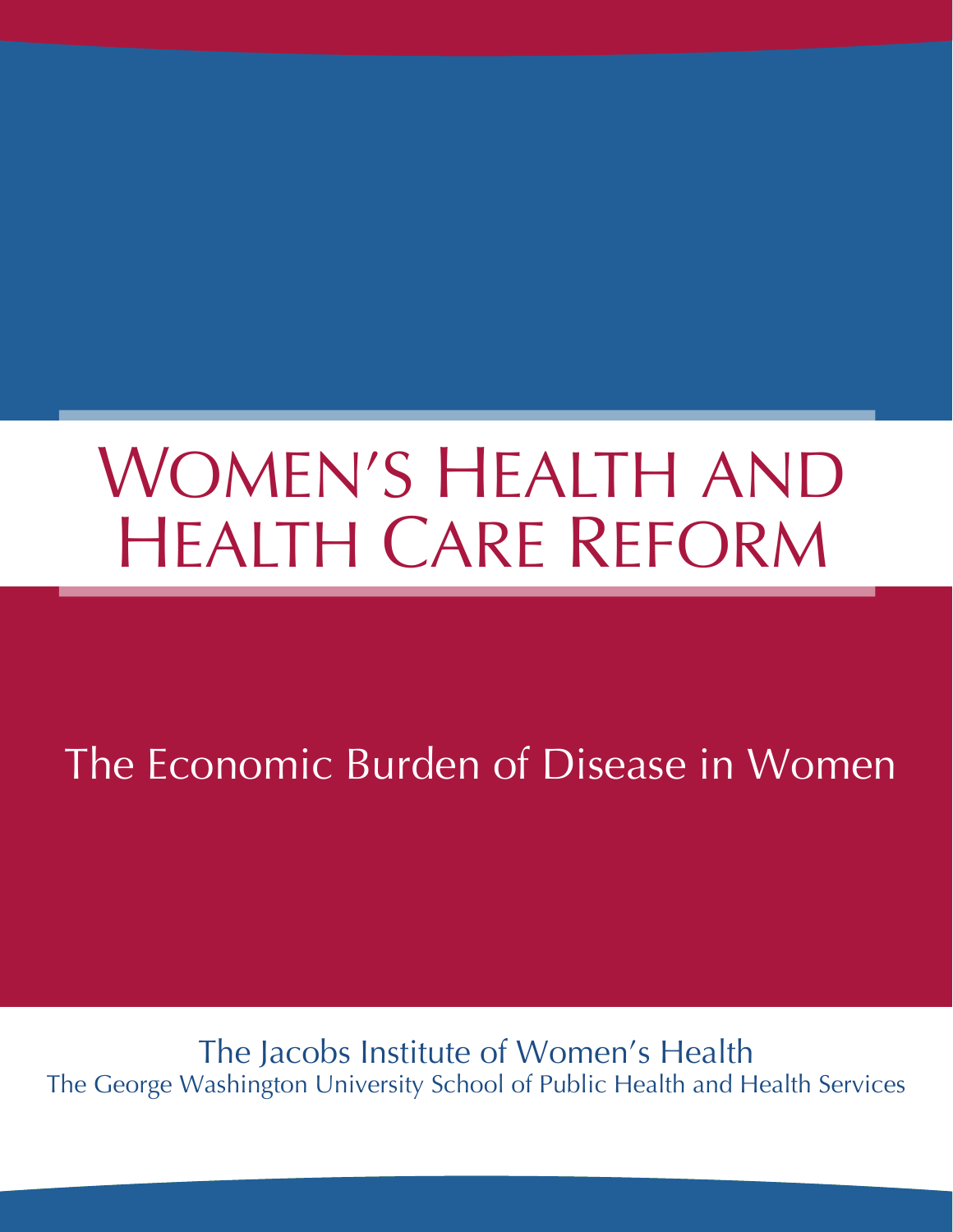# **authors/working group**

Susan F. Wood, PhD Avi Dor, PhD Rebekah E. Gee, MD, MPH Alison Harms D. Richard Mauery, MS, MPH Sara Rosenbaum, JD Ellen Tan, MSc

The Jacobs Institute of Women's Health and Department of Health Policy The George Washington University School of Public Health and Health Services

#### **acknowledgement**

This report was supported by the Moving Forward initiative of the Women Donors Network and the Communications Consortium Media Center.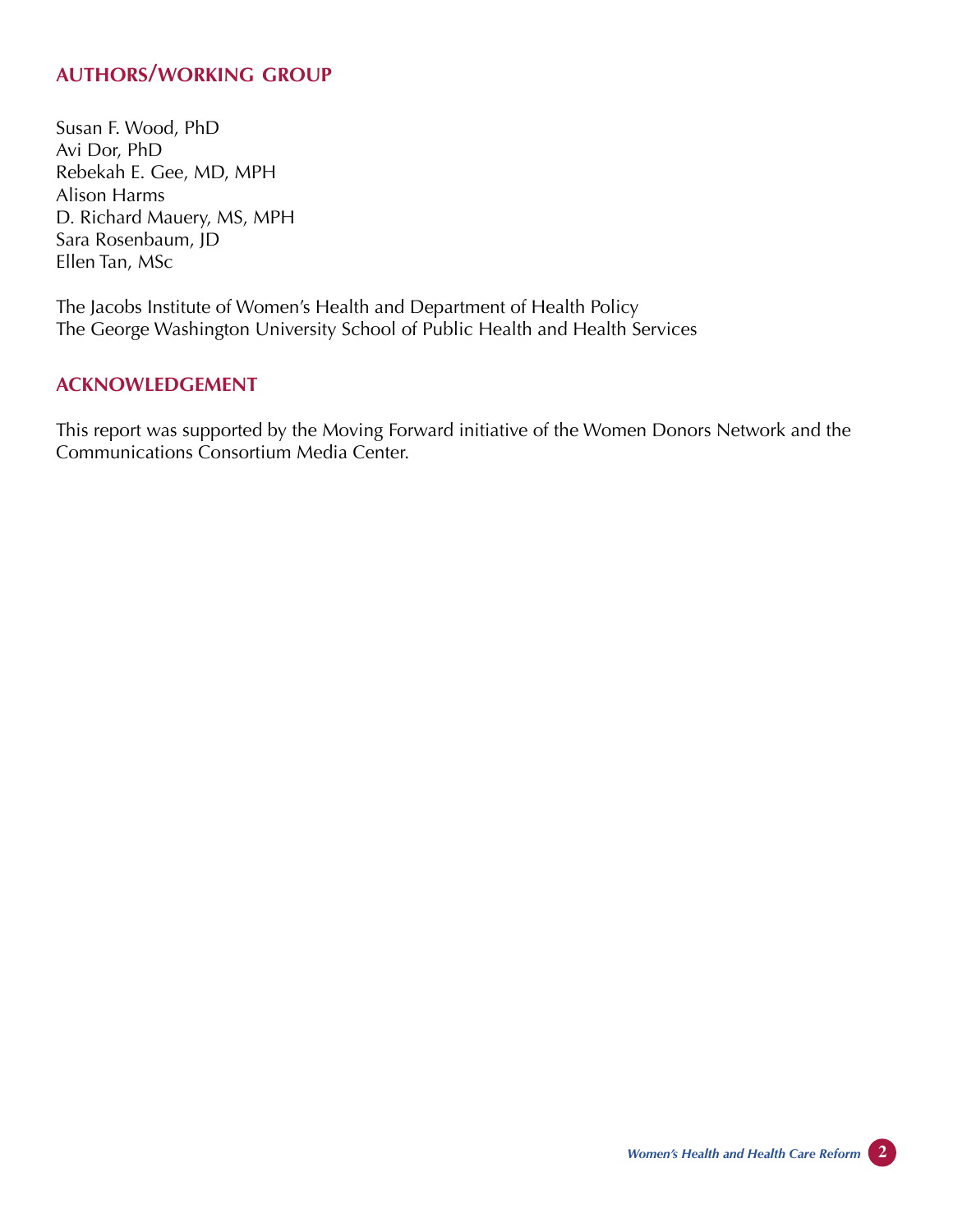# **Executive Summary**

As America considers ways to reform its health care system, a central focus must be the fact that women need and use the health care system more than men. Women's reproductive health care needs are part of the reason for increased use, but more women than men also suffer from one or more chronic conditions that require ongoing care, such as diabetes, depression, heart disease, and osteoporosis.

Earlier this year, the Mailman School of Public Health at Columbia University released a report, *Women's Health and Health Care Reform: The Key Role of Comprehensive Reproductive Health Care.* That study makes a scientific, data-driven case for a comprehensive standard of health for American women— affordable and stable coverage that enables women to **attain good health in childhood and adolescence, maintain good health during their reproductive years, and age well.** The report also calls for significant preventive and public health investment. The report's recommendations have been endorsed by 38 of the nation's 50 Deans of Schools of Public Health.

Our report, a companion to the Columbia report, was prepared by the Jacobs Institute of Women's Health at The George Washington University School of Public Health and Health Services, and made possible by the Women Donors Network and the Communications Consortium Media Center. It underscores the key roles of both preventive care and continuity of care for women across the lifespan, including primary and specialty care as well as pregnancy care. Further, this report demonstrates that providing continuity of care for women's health would not only result in better health for women, but also may yield cost savings for the U.S. health care system as a whole.

We estimate the direct and indirect costs of care for women for the major chronic diseases and conditions that women face across the lifespan. We also identify the key primary care and preventive services that can lead to prevention, early detection or early intervention for these conditions.

Health care screening, counseling, early diagnosis, and early intervention health care services are important for women at each stage of their lives. But women typically seek care in primary care settings for family planning services and cancer screening prior to becoming pregnant. As a result, high quality care during the reproductive years offers an important opportunity to identify risk factors and health conditions and to provide appropriate interventions and quality care.

Primary and preventive care standards also underscore that screening for cancer, risks for heart disease, family planning services and detection of violence, as well as smoking cessation and nutrition counseling, should begin during the reproductive years. A healthy pregnancy, leading to the best outcome for both mother and child, begins when the woman is in the best possible health prior to conception. Counseling on obesity prevention and smoking cessation are vital prior to pregnancy; delaying counseling until after conception compromises a woman's ability to achieve the best outcomes. Identification of hypertension and/or gestational diabetes in pregnancy provides an opportunity to identify women at higher risk of heart disease and diabetes later in life.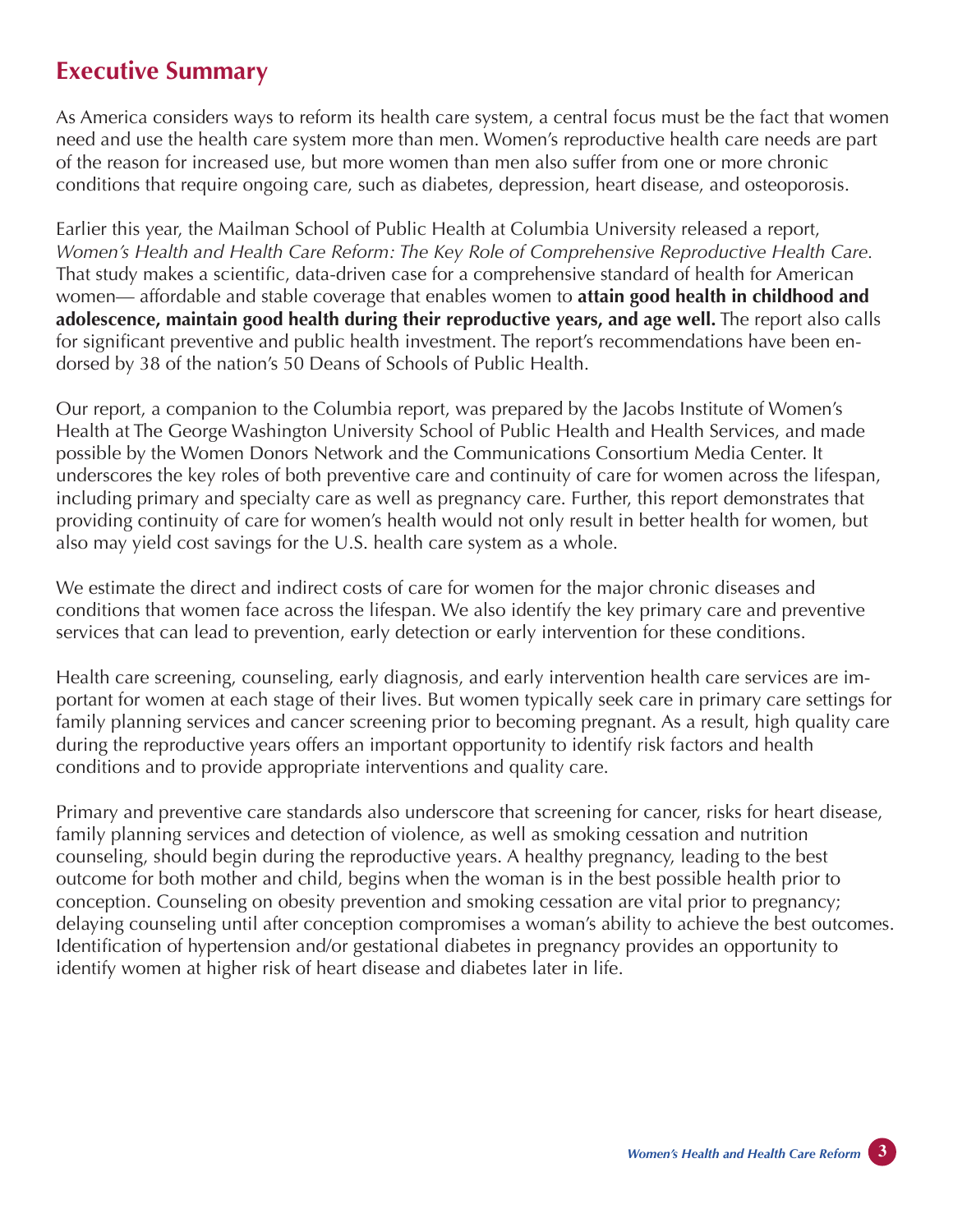Early care is particularly important for women who are members of racial and ethnic minority groups. Approximately one in every three residents of the United States self-identifies as African-American, American Indian/Alaska Native, Asian/Pacific-American, or Latino. Disparities in health status are closely associated with race and ethnicity – in health insurance coverage, psychosocial stress, discrimination and health care access and quality, and in deaths due to breast cancer and pregnancy-related causes.

Our analysis shows that in 2009:

- The direct costs of *cardiovascular disease*, which affects 43 million U.S. women, are estimated at \$162 billion a year.
- Direct and indirect costs of *depression* for both women and men are estimated at over \$100 billion, with direct medical costs for depression in women alone estimated to be over \$20 billion.
- The direct medical costs alone of *osteoporosis*, which affects nearly 8 million women, are estimated at nearly \$14 billion.
- The direct costs of *diabetes* in women are estimated at over \$58 billion.
- The direct costs of *breast cancer* are estimated at \$9.1 billion.
- The Centers for Medicare and Medicaid Services (CMS), which pays a portion of these direct medical costs for women over 65 and disabled women, reports that for women alone it will spend \$33.7 billion for cardiovascular disease, \$4.4 billion for depression, \$4.8 billion for diabetes, and over \$0.8 billion for mammography in FY 2009.

Important primary and preventive services for women include screening for cancer, risks for heart disease and diabetes, sexually transmitted infections, intimate partner violence, provision of family planning services as well as counseling and interventions to reduce smoking or alcohol use/abuse, and improved nutrition and fitness are critical to achieve high quality care for women. These primary and preventive services during the reproductive years provide the opportunity to reduce the impact of chronic illness later in life through prevention, early detection and early intervention.

The evidence presented in these findings reinforces the link between health reform and reducing the economic burden of chronic disease through primary and preventive care that can prevent or mitigate the effects of disease. Of particular importance are:

- Comprehensive primary care and reproductive health care and access to early prevention, detection and appropriate treatment – is available to all women;
- Health care for pregnant women begins prior to pregnancy, including help with the timing and spacing of pregnancies; and
- Women's health care is comprehensive and continuous across the lifespan.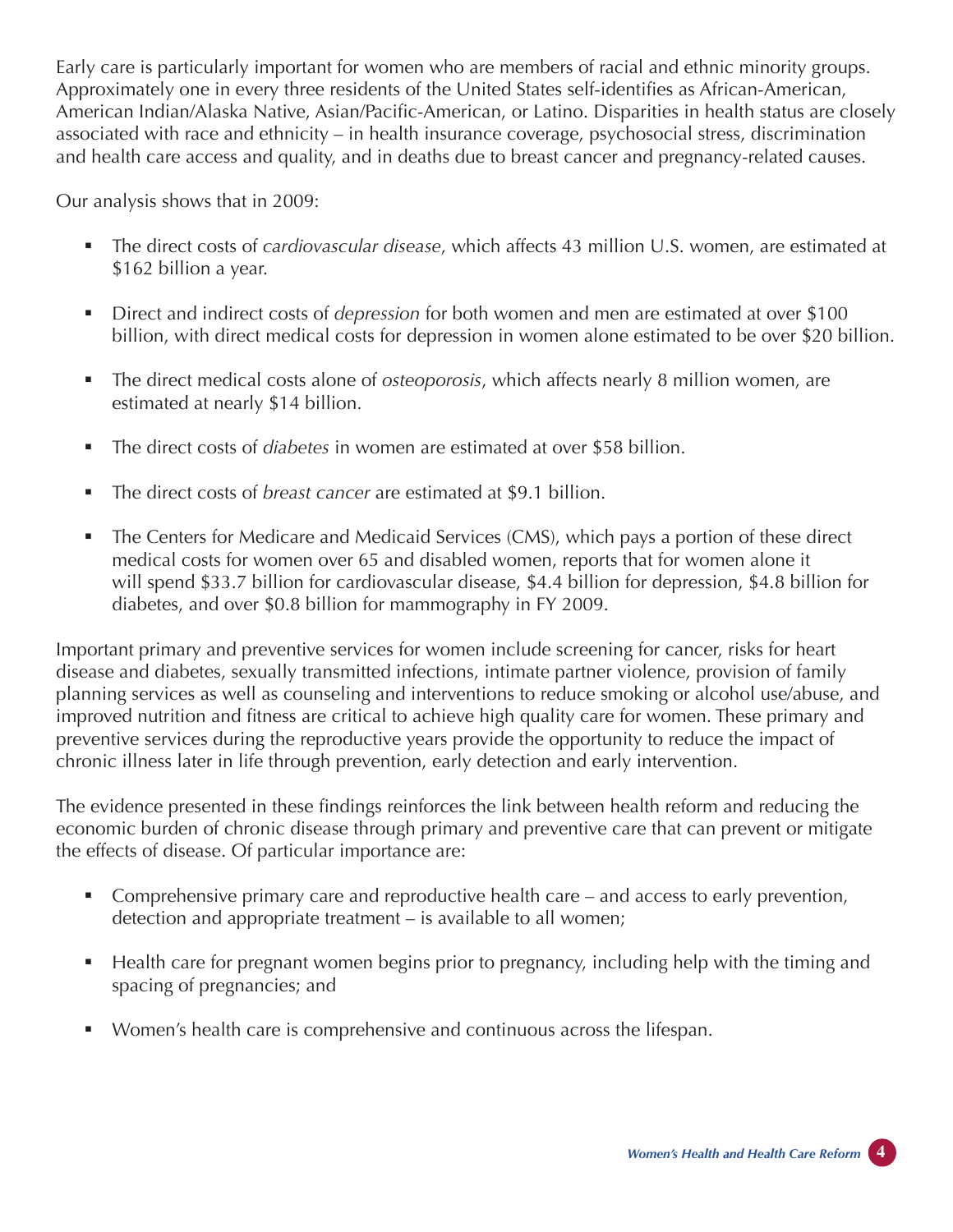# **Introduction**

Over the course of women's lives, due in part to their reproductive health needs, women use the health care system more than men (Patchias and Waxman, 2007). Women suffer from chronic disease and disability at a rate disproportionate to men, with consequences for their own health and the health of their families. More women than men (38% vs. 30%) suffer from one or more chronic conditions, such as diabetes, asthma or hypertension, which require ongoing coordinated care. A large proportion of elderly women suffer from arthritis and hypertension, 61% and 58% respectively (Kaiser Family Foundation, 2005). Women of color have poorer health outcomes for many health conditions, and eliminating health disparities is a major public health challenge.

Approximately two-thirds of women obtain their health insurance through employer-based coverage (either from their employer or their spouses' employer) (Glied et al., 2008). In 2008, 6% of women purchased private individual health insurance, 10% were covered by Medicaid, and 3% were covered by other government insurance (Kaiser, 2008). Women with insurance often face higher premiums (National Women's Law Center, 2009) and spend more on out-of-pocket costs (Rustgi, Doty, Collins, 2000) than men. Overall, 18% of women under 65 are uninsured (Kaiser, 2008). Uninsured people are less likely to receive medical care and are more likely to be in poorer health than those who are insured (Hadley, 2007). Stable and continuous health care coverage of the range of primary and preventive health services for women should be an essential element of health care reform.

Earlier this year, the Mailman School of Public Health at Columbia University released a report, *Women's Health and Health Care Reform: The Role of Comprehensive Reproductive Health Care.* That study makes a scientific, data-driven case for a comprehensive standard of health for American women—a standard that enables women to **attain good health in childhood and adolescence, maintain good health during their reproductive years, and age well**. (Chavkin, Rosenbaum, et al., 2009). The Columbia report's findings have been endorsed by 39 of the nation's 50 Deans of Schools of Public Health.

The following report was prepared by the Jacobs Institute of Women's Health at The George Washington University School of Public Health and Health Services, and made possible by funding from the Women Donors Network and the Communications Consortium Media Center. It examines the costs of health care for women across the lifespan, and the role of primary and specialty care, as well as pregnancy care. This report identifies the prevalence, major health disparities, costs of care, and the available preventive services in health care settings for women.

We outline the economic underpinnings of disease and chronic conditions and the economic costs to the health care system and to the U.S. economy of chronic illness in women. Prevention, early detection and early intervention through primary care and pregnancy care before, during, and after women's reproductive years are essential to the strategy to reduce the burden of illness and disability.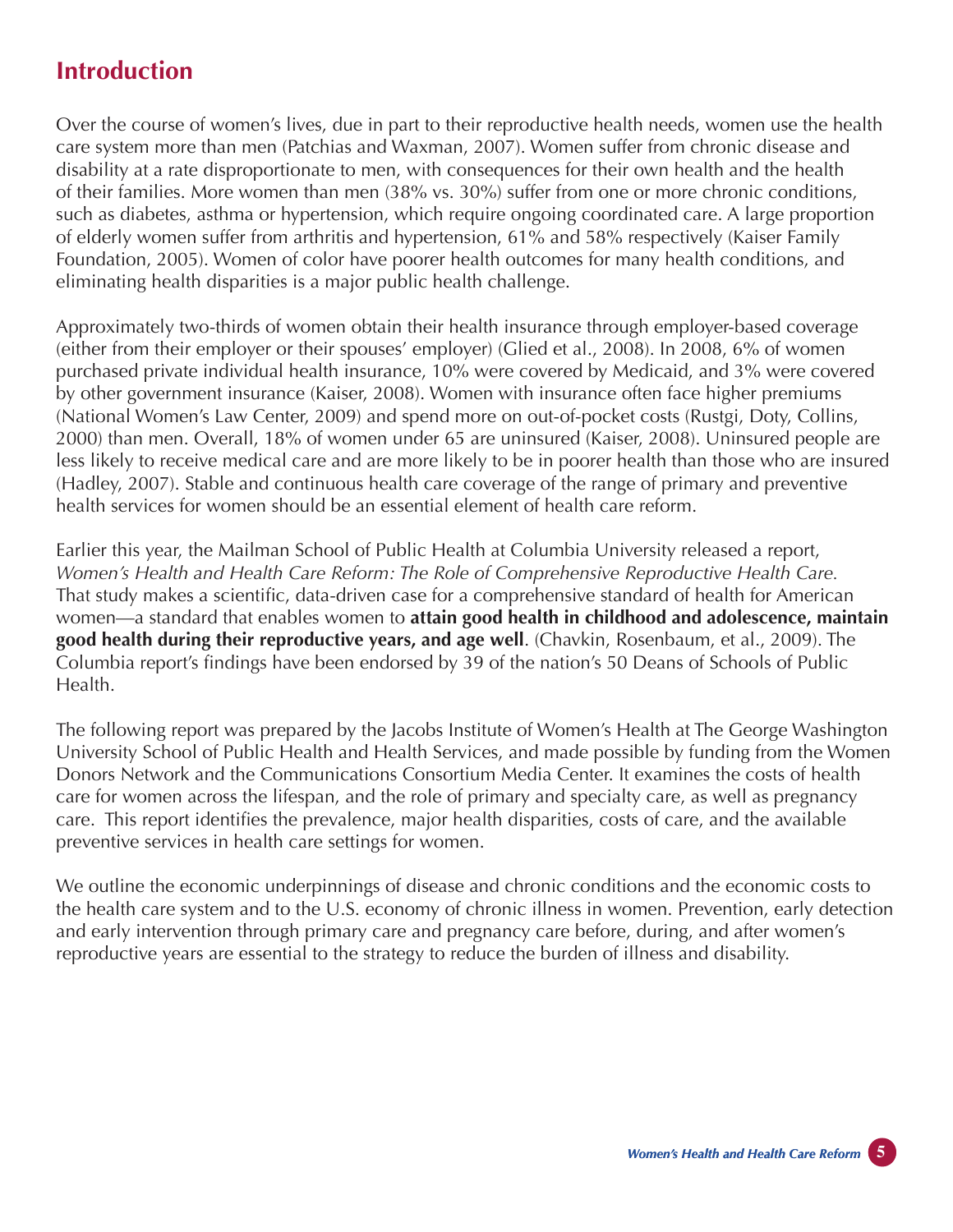Women typically seek care in primary care settings for family planning services and cancer screening prior to becoming pregnant (Hauenstein et al., 2006). Risk factors and health conditions can be identified during these visits to provide interventions that can reduce the cost of care later in life. Screening for cancer, identification of risks for heart disease, provision of family planning services and early detection of violence, as well as smoking cessation and nutrition counseling, begins during the reproductive years.

Although not all preventive health care services have been shown to result in immediate direct or indirect cost savings, prevention, early detection, and early appropriate care are critical to reduce the impact of illness in women across the lifespan. Comprehensive health care services, delivered through primary care settings, specialty care and during pregnancy, can reduce the incidence and burden of chronic illness later in life.

Six of the leading causes of death among women are associated with behavioral risks; thus screening, counseling and other interventions are key to improving health outcomes. Table 1 lists the prevalence of chronic disease and conditions in women and major risk factors. Tobacco smoking, poor diet, physical inactivity, and alcohol abuse are responsible for an estimated 900,000 deaths annually, or 40% of total yearly mortality. One in four women is obese and one in six women continues to smoke (Table 1). Studies suggest substantial health care savings may be achieved by investing in health promotion programs that modify poor health habits. In particular, physical inactivity and smoking are significant predictors of higher medical costs (Bland et al., 2009).

A healthy pregnancy, leading to the best outcome for both mother and child, begins when a woman is in the best possible health prior to conception. Counseling on obesity prevention and smoking cessation are vital prior to pregnancy; delaying counseling until after conception compromises a woman's ability to achieve the best outcomes. Women should receive timely screening services during pregnancy for conditions such as gestational diabetes, hypertension, and risks of preterm birth, depression, and violence. Unfortunately, pregnancy care is often not covered by individual insurance policies, and many women may be left to piece together haphazard contraceptive, pregnancy care and other benefits throughout their reproductive years (Kaiser Family Foundation, 2007; Neuschler, 2004; National Women's Law Center, 2009).

Approximately one in every three residents of the United States self-identifies as African-American, American Indian/Alaska Native, Asian/Pacific-American, or Latino. A large and growing body of research indicates that race and ethnicity continue to matter in access to, quality of, and delivery of care. Race is associated with disparities in health status, health insurance coverage, psychosocial stress and discrimination. People of color consistently fare poorer on many health outcomes, including deaths due to breast cancer and pregnancy-related causes.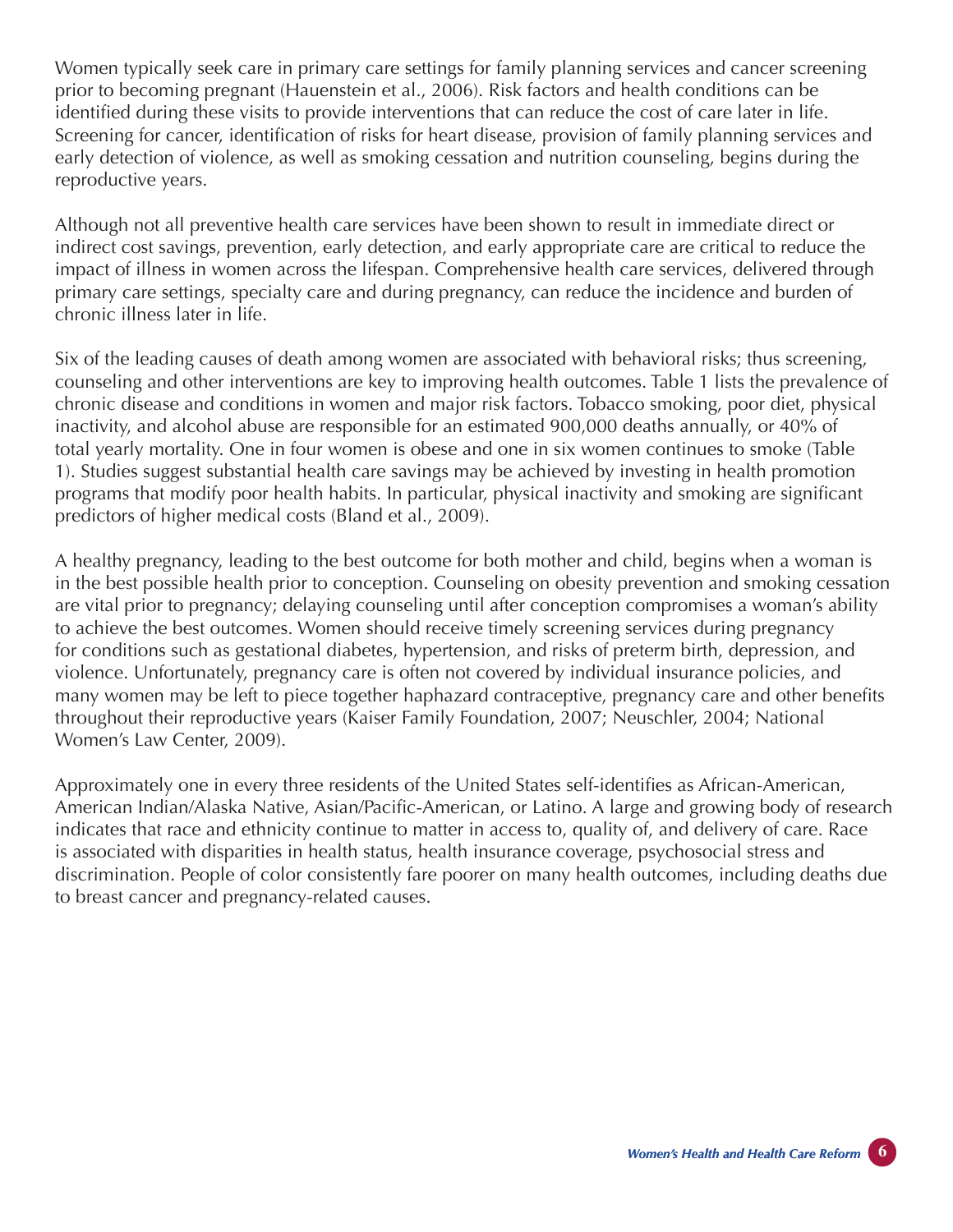| Table 1: Prevalence of Chronic Disease among Women          |                                                     |           |  |  |  |
|-------------------------------------------------------------|-----------------------------------------------------|-----------|--|--|--|
|                                                             | <b>Prevalence</b><br>(age $>18$ years) <sup>a</sup> |           |  |  |  |
|                                                             | $(\%)$                                              | (Million) |  |  |  |
| <b>Smoking</b>                                              | 17.5                                                | 20.5      |  |  |  |
| <b>Obesity</b>                                              | 25.2                                                | 29.5      |  |  |  |
| <b>Hypertension</b>                                         | 32.9                                                | 36.3      |  |  |  |
| <b>CVD (including hypertension)</b>                         | 38.5                                                | 42.0      |  |  |  |
| <b>Psychological Distress</b>                               | 3.4                                                 | 3.8       |  |  |  |
| <b>Diabetes</b>                                             | 7.3                                                 | 8.5       |  |  |  |
| <b>Osteoporosis</b>                                         | 17.8                                                | 7.8       |  |  |  |
| <b>COPD</b> <sup>b</sup>                                    | 10.7                                                | 9.0       |  |  |  |
| <b>Breast Cancer</b>                                        | 2.1                                                 | 2.5       |  |  |  |
| Lung Cancer <sup>c</sup>                                    | 0.1                                                 | 0.1       |  |  |  |
| <b>Cervical Cancer</b>                                      | 0.9                                                 | 1.1       |  |  |  |
| <b>Intimate Partner Violence</b><br>(lifetime) <sup>d</sup> | 26.4                                                | 30.2      |  |  |  |
| <b>Intimate Partner Violence</b>                            | 2.2                                                 | 2.5       |  |  |  |
|                                                             |                                                     |           |  |  |  |

Source: NHIS 2007, with the exception of NHANES (2003-2006) for hypertension, (1999-2004) CVD, and (1988-1994) COPD, NHIS 2007 calculated by CDC for psychological distress, America's Bone Health, National Osteoporosis Foundation (2002) for osteoporosis, BRFSS 2005 for IPV, and 2005 United States Cancer Statistics for Lung cancer.

a) The age group for obesity (20+) and osteoporosis (50+). b) COPD includes both moderate obstructive lung disease (both the FEV1/FVC ratio was <70% and the FEV1 was <80% of the predicted value) and mild obstructive lung disease (FEV1/FVC ratio was <70% and the FEV1 was >80% of the predicted value). c) 2005 incidence.

d) Lifetime prevalence of IPV (definition see the IPV section).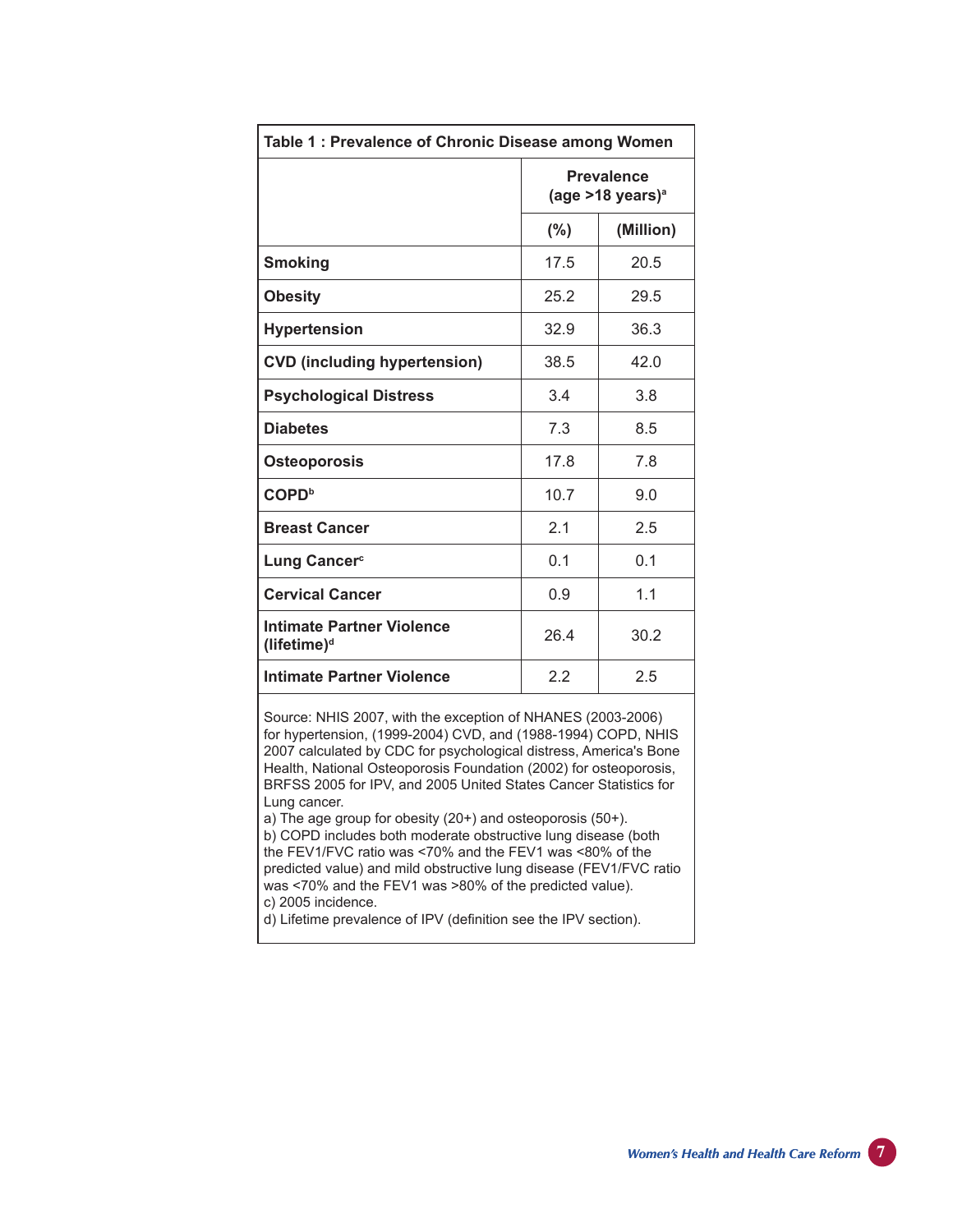# **Methods**

Economic burden (or cost of illness) studies provide a consistent method of evaluation which can facilitate insight into the economic impact that illness has on society as a whole, as well as on individuals and their families. Costs of illness can be divided into direct costs associated with medical needs (e.g., inpatient stays, outpatient visits, and drugs) and indirect costs related to the inability to work and reduced productivity.

For this report, we rely on secondary data sources from nationally representative surveys. Our main source for prevalence estimates is the 2007 National Health Interview Survey (NHIS), one of the major data collection programs of the National Center for Health Statistics (NCHS) at the Centers for Disease Control and Prevention (CDC). The NHIS data are widely used by the Department of Health and Human Services (HHS) to monitor trends in health and health care, and to track progress toward achieving national health objectives. NHIS 2007 was used for smoking, obesity, diabetes, COPD, breast cancer, and cervical cancer. For psychological distress we used CDC estimates that are based on the 2007 NHIS.

The National Health and Nutrition Examination Survey (NHANES) examines a nationally representative sample of about 5,000 persons each year. The combination of personal interviews and physical examinations makes NHANES unique and its health estimates more reliable. In this paper we report CDC estimates for hypertension that are based on the NHANES 2003-2006 data (NCHS, 2009); National Heart Lung and Blood Institute estimates for CVD based on NHANES 1999-2004 (NHLBI, 2007); National Osteoporosis Foundation estimates for osteoporosis based on NHANES III (HHS, 2004); and CDC estimates for COPD that are based on the NHANES 1988-1994 data (CDC, 2002). CDC reported estimates from the United States Cancer Statistics (USCS) database are used for lung cancer incidence. Reported IPV estimates are estimated by Breiding, Black, Ryan (2008) on the basis of Behavioral Risk Factor Surveillance System (BRFSS) data from 16 states. Where possible we rely on crude prevalence estimates. All sources with the exception of the NHIS 2007 data are crude (non-age adjusted) estimates.

Estimates of the total number of women suffering from chronic disease were calculated on the basis of the prevalence estimates and census data available online (U.S. Census Bureau). We note that the calculation of total number of women based on age-adjusted prevalence estimates is imperfect. However, the difference between age-adjusted prevalence and crude prevalence does not bias the numbers that significantly and therefore the total numbers give a correct estimate of the order of magnitude of disease prevalence.

A search of English-language articles was conducted on PubMed using a combination of the following keywords: economic burden of disease, cost-of-illness, chronic diseases, and the specific diseases we examined. We limited the literature cited in this study to analyses that measure both direct and indirect costs where possible and were published after 1995. In addition, researchers with expertise in the field of economic burden of disease issues were consulted regarding existing publications and works in progress.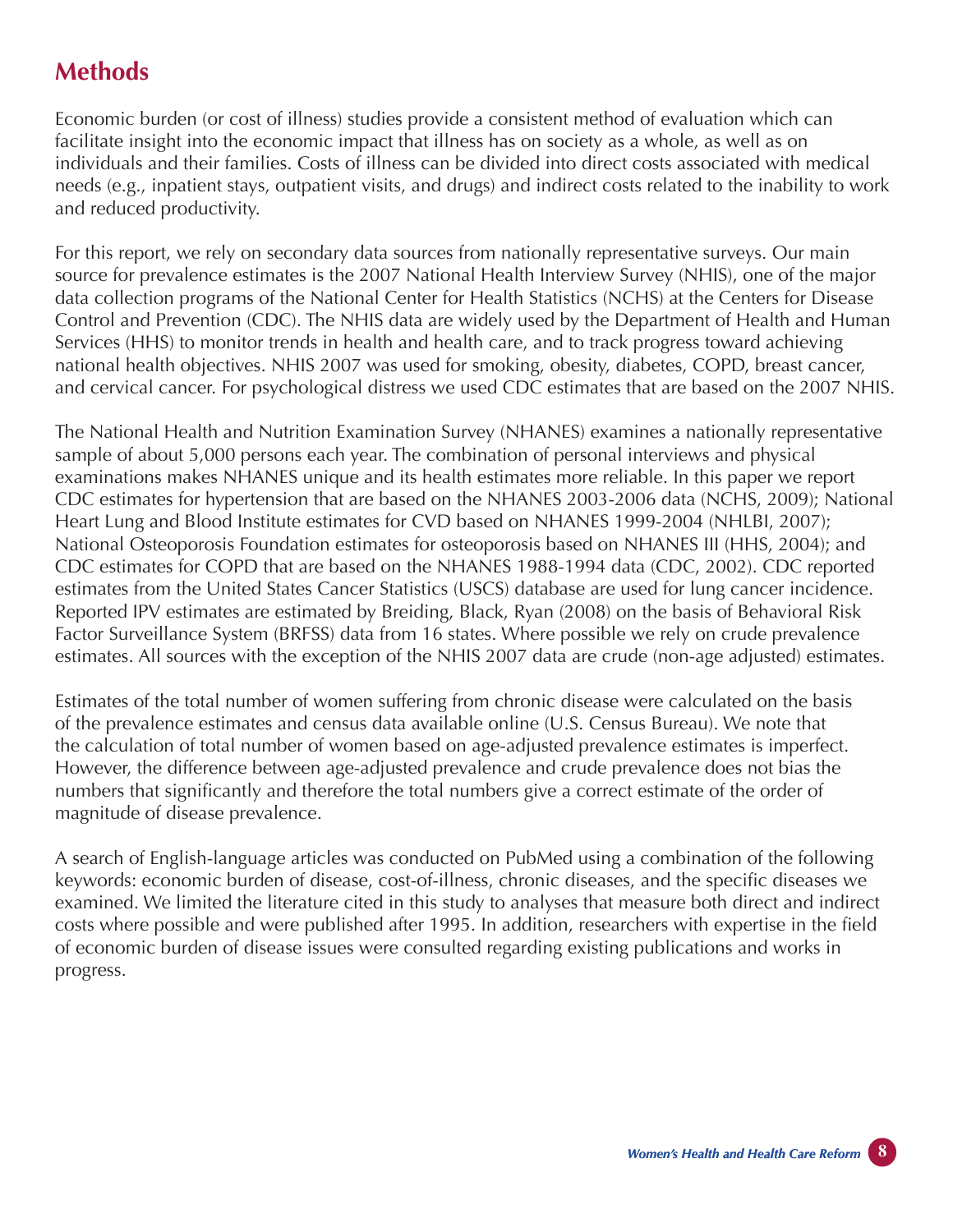We report direct medical costs as they relate to women on the basis of the original cost estimates (smoking, osteoporosis, cervical cancer, and IPV). Direct medical costs were calculated where gender specific cost estimations were missing using the share of the disease burden on women (obesity, CVD, depression, diabetes, COPD, and HIV/AIDS). In the case of overall mental disorders and sexually transmittable infections no reliable burden of disease was available considering for these specific disease groups there is no clear gender differentiation in prevalence (Kessler et al., 2005). Therefore, we feel that a reasonable, rough estimate can be produced by dividing the total economic burden of disease in half to represent the economic burden of disease on women.

Most of the papers we reviewed provide gender-specific indirect costs (with the exclusion of osteoporosis, cervical cancer, and intimate partner violence). Methods and inclusion criteria used across research and disease groups vary widely, which negatively affects the comparability of the estimates. Therefore, female-specific indirect cost estimates were not reported. To allow comparability of cost estimates all costs throughout this document have been converted to current 2009 dollars. A complete list with references is made available in the Appendix.

Spending on women's health services by Medicare and Medicaid are reported from the Moyer Table on Women's Health 2009, provided by the Centers for Medicare and Medicaid Services and the Department of Health and Human Services to Congress (available from HHS).

The recommended preventive screening and counseling services for women are based on the recommendations made by the United States Preventive Services Task Force and the Department of Health and Human Services Office on Women's Health, the CDC and health professional organizations.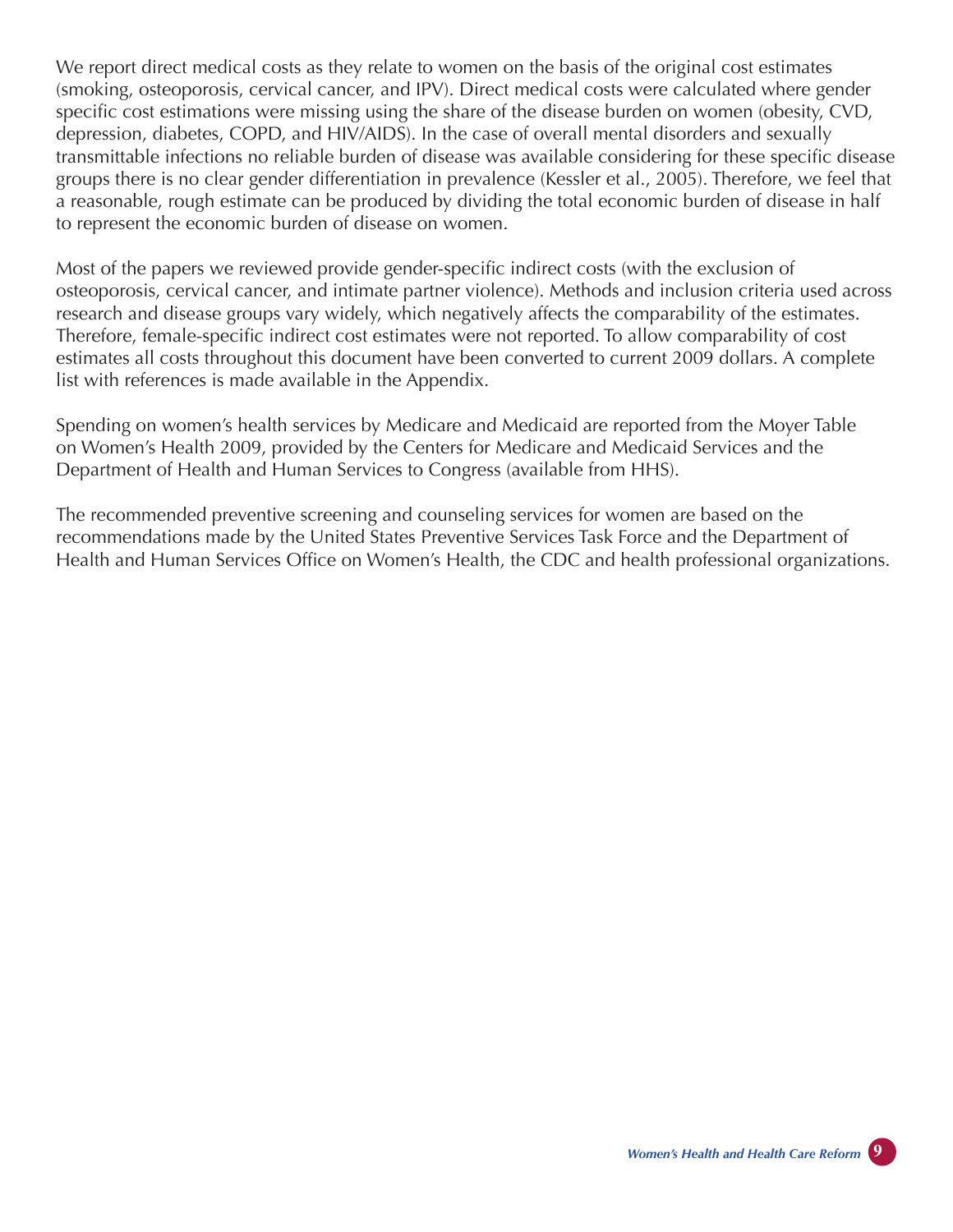# **Findings**

Direct and indirect costs of the major chronic health conditions faced by women (cardiovascular disease, mental health disorders, breast cancer, cervical cancer, diabetes, osteoporosis, intimate partner violence, sexually transmitted infections, HIV/AIDS), as well as for health-related behaviors (smoking and obesity) (Table 2) have been estimated. Cost estimates are available for direct and indirect costs for both men and women in many cases, and we have estimated the direct costs for women only where possible. Table 2 demonstrates that cardiovascular disease, which affects 43 million U.S. women, is estimated to cost \$166.4 billion per year in direct costs. Depression for both women and men is estimated to cost over \$100 billion in direct and indirect costs, and over \$20 billion in direct costs for women. Osteoporosis, which affects nearly 8 million women, costs nearly \$14 billion for direct medical costs alone. Direct costs for breast cancer care are estimated to be \$9.1 billion. The Centers for Medicare and Medicaid Services (CMS) pays a portion of these direct medical costs for women over 65 and women with disabilities; CMS reports that it will spend \$33.7 billion for cardiovascular disease in women, \$4.4 billion for depression in women and \$ 0.8 billion for mammography in FY 2009.

We also analyzed the need for timely preventive care, health care screening, early detection, treatment and counseling, which are important throughout the lifespan as well as prior to and during pregnancy. Health disparities in outcomes are also identified. Figure 1 illustrates the range of health care screening, counseling and early intervention health care services that are important for women at each stage of their lives.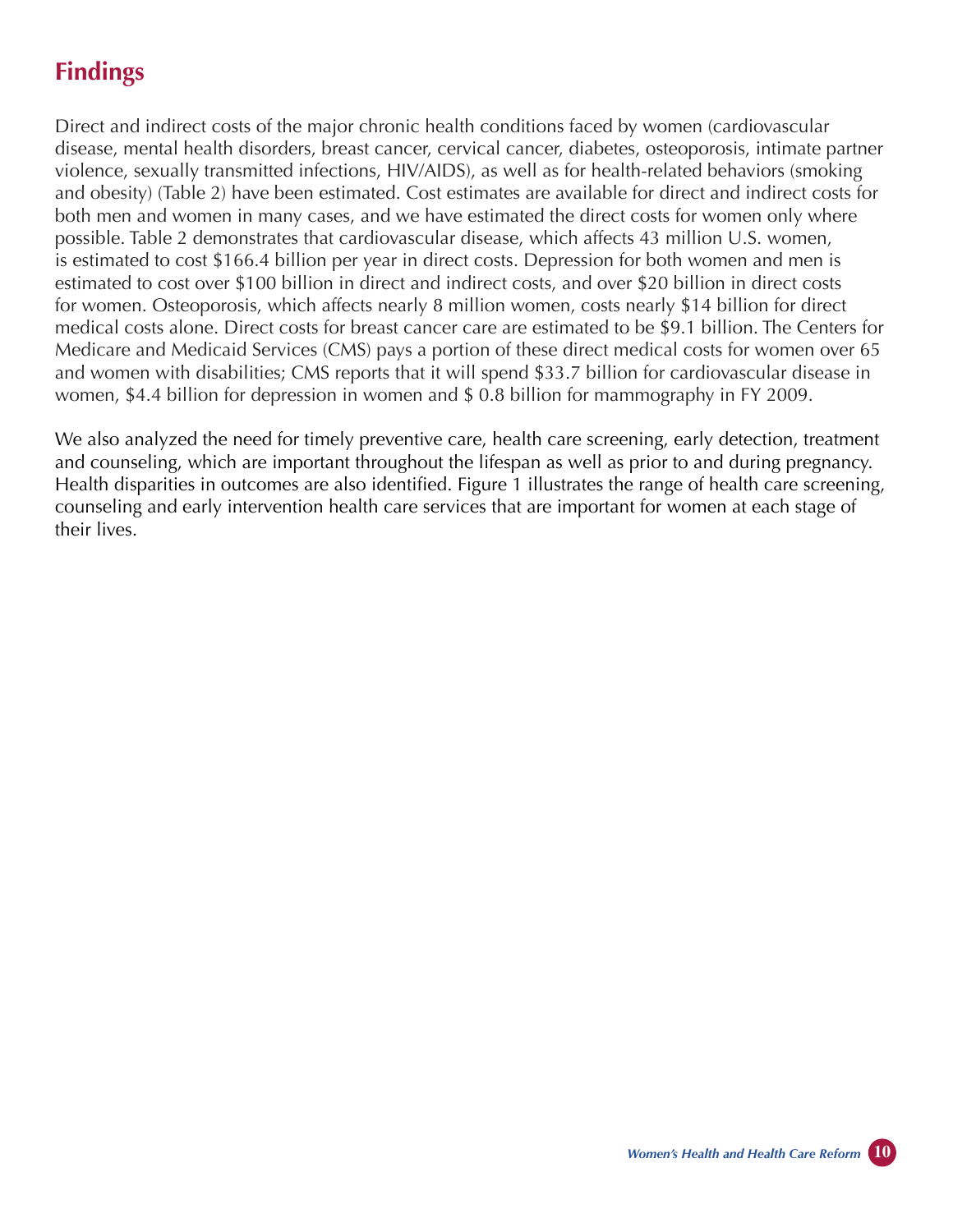| Table 2: Economic Burgen of Disease for Men and Women (Billions of U.S. Dollars, 2009) |                            |                                 |              |                               |                            |  |  |
|----------------------------------------------------------------------------------------|----------------------------|---------------------------------|--------------|-------------------------------|----------------------------|--|--|
|                                                                                        | Men and Women <sup>a</sup> |                                 |              | Women<br>only                 | <b>CMS 2009</b><br>women's |  |  |
|                                                                                        | <b>Direct Costs</b>        | <b>Indirect</b><br><b>Costs</b> | <b>Total</b> | <b>Direct</b><br><b>Costs</b> | health<br>allocationf      |  |  |
| <b>Smoking</b> <sup>b</sup>                                                            | 96.6                       | 104.3                           | 200.9        | 46.19                         | --                         |  |  |
| Obesity <sup>c</sup>                                                                   | 114.1                      | --                              | --           | 57.19                         |                            |  |  |
| CVD <sup>d</sup>                                                                       | 313.8                      | 161.5                           | 475.3        | 162.0 <sup>g</sup>            | 33.7                       |  |  |
| <b>Depression</b>                                                                      | 32.0                       | 70.2                            | 102.3        | 20.2                          | 4.4                        |  |  |
| <b>Mental Disorders<sup>e</sup></b>                                                    | 169.5                      | 39.7                            | 209.2        | 84.7 <sup>g,h</sup>           | 4.4                        |  |  |
| <b>Diabetes</b>                                                                        | 118.7                      | 59.4                            | 178.1        | 58.29                         | 4.8                        |  |  |
| <b>Osteoporosis</b>                                                                    | 18.4                       |                                 |              | 13.9                          |                            |  |  |
| <b>COPD</b>                                                                            | 23.7                       | 18.5                            | 42.2         | 9.6 <sup>9</sup>              | 5.1                        |  |  |
| <b>Breast Cancer</b>                                                                   | 9.1                        | --                              | --           | 9.1                           | 0.8 <sup>i</sup>           |  |  |
| <b>Cervical Cancer</b>                                                                 | --                         | --                              | --           | $0.34 - 0.45$                 | --                         |  |  |
| <b>IPV</b>                                                                             | --                         |                                 | --           | 4.7                           |                            |  |  |
| <b>STIs (excluding HIV)</b>                                                            | 0.1                        |                                 | --           | 0.04 <sup>h</sup>             |                            |  |  |
| <b>HIV/AIDS</b>                                                                        | 0.1                        |                                 |              | 0.02                          |                            |  |  |

**Table 2: Economic Burden of Disease for Men and Women (Billions of U.S. Dollars, 2009)**

-- Data not available.

a) References for economic burden of disease can be found in the main document.

b) Economic costs of smoking include a share of CVD, diabetes, and COPD costs.

c) Economic costs of obesity include a share CVD and diabetes costs.

d) CVD includes heart diseases, hypertensive disease, stroke, and heart failure.

e) Mental Disorders includes depression.

f) Source: Department of Health and Human Services: Women's Health Moyer Table (2009).

g) Direct costs are estimated using the share of women who suffer from the condition (or health behavior). h) Due to the lack of gender specific prevalence data this estimate is calculated on the basis of 50% share

of burden of disease for women.

i) CMS estimated benefit outlays for screening and diagnostic mammograms.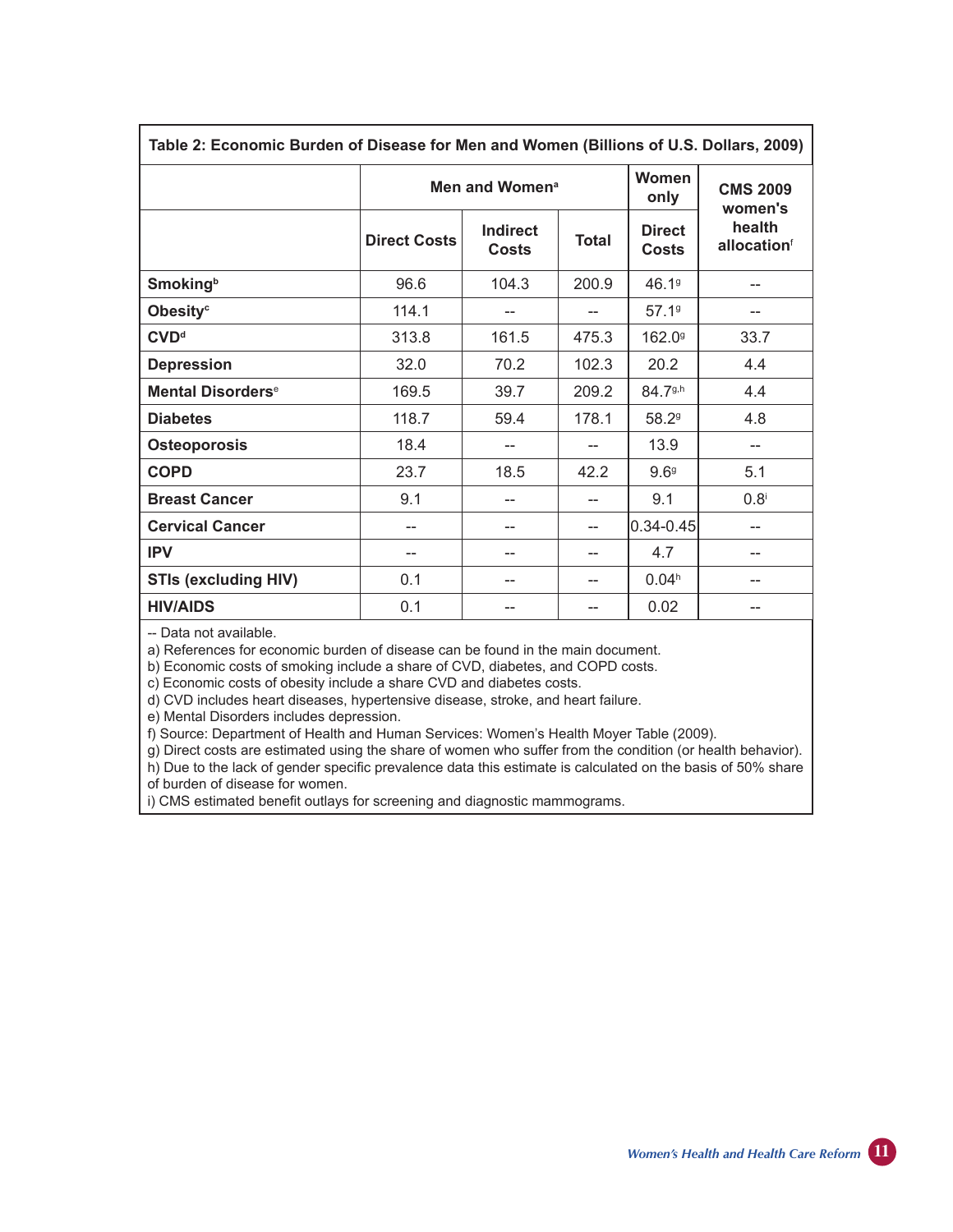#### **Figure 1: Recommended Preventive Screening and Counseling Services for Women**

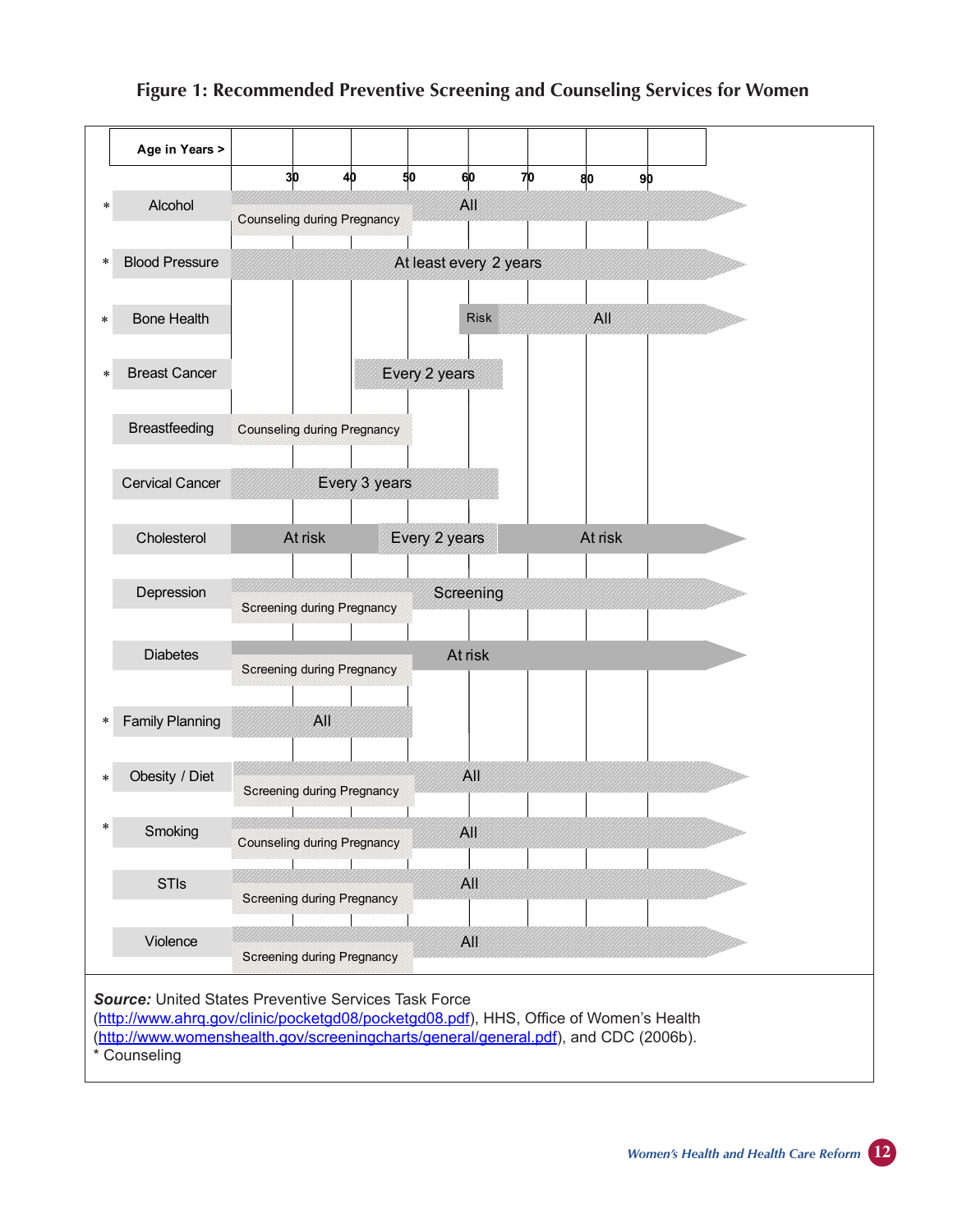# **Chronic Diseases and Conditions:**

#### *Cardiovascular Disease*

*Prevalence*: Cardiovascular disease (CVD)<sup>1</sup> is the most prevalent of the chronic diseases affecting both women and men; almost four out of every 10 adult women over age 18 suffers from it (Table 1). Cardiovascular disease also causes a large share of mortality: over one-third of deaths in 2004. Prevalence of CVD increases with age (NHANES 1999-2004): 51% of women over age 50 suffer from hypertension (Robinson, 2007). CVD patients also have an increased risk of co-morbidities. Hypertensive disorders complicate an estimated 12% to 22% of all pregnancies and are responsible for 17.6% of maternal deaths in the United States (Walker, 2000; Koonin et al., 1997).

*Health disparities*: African-American women are more likely to have high blood pressure: 42% of African-American women over age 20 suffer from hypertension, in contrast to 27% of whites and 24% of Mexican-American women (NHANES 2004-2005). African-American women are more likely to die from heart disease and stroke than white women. In 2005, age-adjusted death rates for heart disease and stroke are respectively 28% and 38% higher among African Americans than among whites (AHA, 2009). A 2007 series of analyses of NCQA HEDIS managed care plan data revealed that compared to men, women are less likely to be screened for common CVD risk factors (e.g., hypertension, dyslipidemia, blood glucose levels), and that African-American women experienced even greater screening disparities (Chou et al., 2007).

*Costs*: Total costs associated with CVD<sup>2</sup> are the highest among all the disease groups identified (Table 1). Economic costs (direct and indirect costs) for men and women will comprise an estimated \$475 billion in 2009 (AHA, 2009). In 2009, total economic costs for cardiac heart disease are estimated to be \$165.4 billion, of which \$121.6 billion will be for indirect costs and total economic costs for hypertensive disease at \$73.4 billion, of which \$19.2 billion are estimated as indirect costs (AHA, 2009). Compared with adults without hypertension, the annual additional direct costs for treating hypertension were estimated at \$1,131 per hypertension patient (Balu and Thomas, 2006). Of these additional direct costs, more than 90% are attributed to prescription medicines, inpatient visits and outpatient visits (Balu and Thomas, 2006). Based on the proportion of women with CVD (52% in 2006), direct costs associated with CVD for women would be \$162 billion. These figures are more likely underestimated rather than overestimated. Balu and Thomas (2006) found that treatment costs for hypertension increase with age and are higher for women. CMS expenditures on women with CVD are \$34 billion (Table 2).

<sup>1</sup> Cardiovascular disease includes hypertension, coronary heart disease, cerebrovascular disease, and heart failure.

<sup>2</sup> CVD includes heart diseases, hypertensive disease, stroke, and heart failure (AHA, 2009).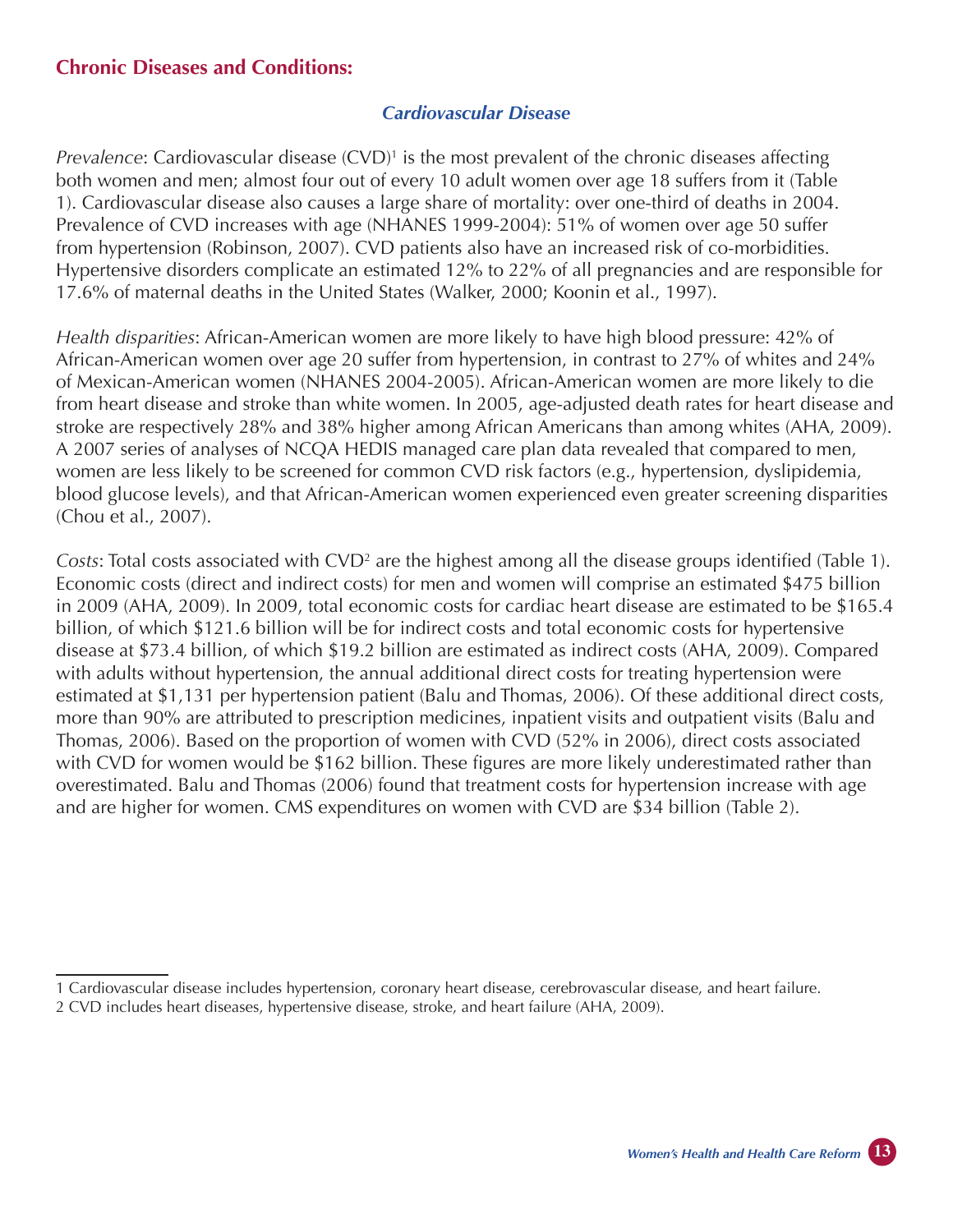#### *Prevention*:

- **Primary care: Left under-treated or untreated, high blood pressure can lead to other serious health** conditions such as heart disease, stroke, and kidney disease. Risk factors for hypertension include overweight and obesity, for which effective interventions are available. Weight loss, exercise, smoking cessation, alcohol reduction, salt restriction, dietary changes and stress reduction have all been shown effective in decreasing blood pressure (CDC, 2008a).
- Pregnancy care: Blood pressure monitoring and management are essential parts of prenatal care. Death from maternal hypertensive disease is preventable through early diagnosis and blood pressure management. Identification of hypertension in pregnancy provides an opportunity to identify women at higher risk of heart disease later in life.

# *Mental Health*

*Prevalence*: The importance of mental health disorders is often underestimated: close to half the adult population has a mental health disorder sometime in their lives, and 3.4 million adult women are estimated to have suffered from serious psychological distress in the previous 30 days (Kessler et al., 2005a).<sup>3</sup> During their lifetimes, women are 1.7 times more likely to suffer from major depressive disorder than men (Kessler et al., 2003) and 1.5 times more likely to suffer from lifetime mood disorder (Kessler et al., 2005a). In the majority of cases, depression goes unrecognized and untreated. The highest rates for depression occur in women between 25 and 44 (Weissman, 1995). An estimated 500,000 pregnancies each year involve women with psychiatric illnesses that either predate or emerge during pregnancy (ACOG, 2008). Although pregnancy itself does not increase the risk of depression, symptoms are common in pregnancy. Approximately 10% to 16% of pregnant women fulfill diagnostic criteria for depression, and up to 70% of pregnant women report symptoms of depression (Nayak and Al-Yattama, 1999). Many symptoms of depression overlap with the symptoms of pregnancy and are often overlooked (Gotlib, 1989).

Many medical conditions – including migraine, viral and bacterial infections, HIV/AIDS, cancer, and cardiopulmonary disease – are accompanied by symptoms of depression. In addition, depression frequently coexists with other medical conditions.

*Health disparities*: Whites have a higher risk for reported lifetime mental disorder – including any anxiety, mood, and substance use disorder – than African-Americans (Kessler et al., 2005b). Conditions among African-American and Hispanic minorities may be underreported due to stigma, reduced access to services, and/or reluctance to seek medical care.

<sup>3</sup> Lifetime prevalence is defined as the number of people who have had a mental disorder sometime in their lifetime. The DSM-IV disorders include anxiety disorders (panic disorder, generalized anxiety disorder, agoraphobia without panic disorder, specific phobia, social phobia, post-traumatic stress disorder, obsessive-compulsive disorder, separation anxiety disorder), mood disorders (major depressive disorder, dysthymia, bipolar disorder I or II), impulse control disorders (oppositional defiant disorder, conduct disorder, attention-deficit/hyperactivity disorder, intermittent explosive disorder), and substance use disorders (alcohol and drug abuse and dependence).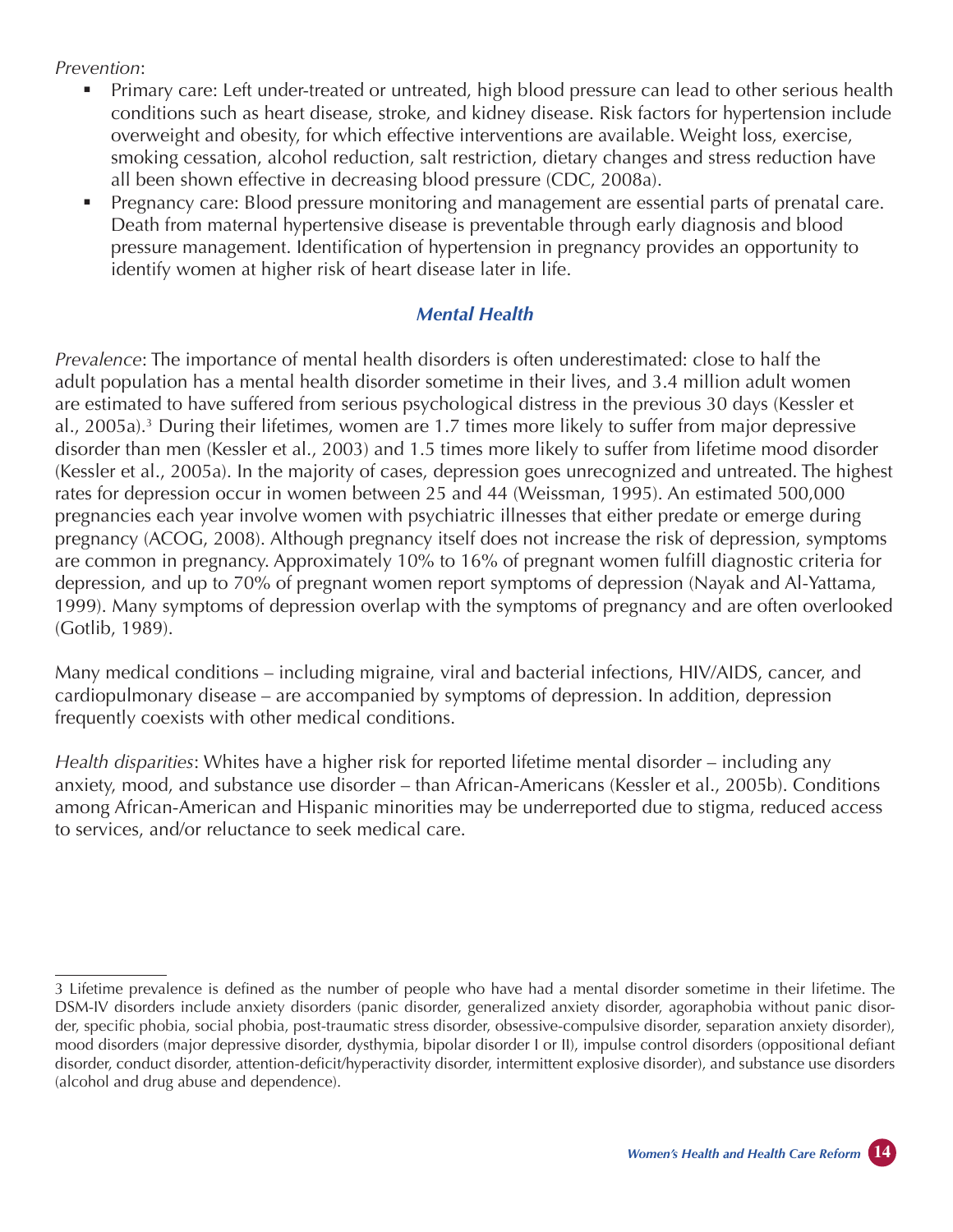*Costs*: In 2007, annual total costs for mental health disorders (using the CMS definition) among men and women were \$209 billion (2009 dollars) or 7.5% of total costs of treating illness in the United States (NHLBI, 2007). Based on the proportion of women suffering from a mental health disorder, direct costs associated with mental health disorders would be \$84.7 billion. Indirect costs estimated on the basis of suicide-related costs and work-related costs outweigh direct medical costs for both men and women; respectively \$70 billion and \$32 billion (2009 dollars) (NHLBI, 2007). With the exception of coronary artery disease, depression results in more lost time from work than any other medical condition, with direct costs related to the illness estimated to be \$20.2 billion (2009 dollars). CMS expenditures on women with depression are \$4.4 billion in direct expenditures (Table 2).

# *Prevention*:

- **Primary care: The two most common treatments for depression are psychotherapy and** medication. The National Institute of Mental Health recommends psychotherapy for mild to moderate depression. Studies indicate that for adolescents a combination of medication and psychotherapy is the most effective treatment for major depression and reduces the likelihood of recurrence (March et al., 2004). Health promotion through self-care education is found to be highly effective to reduce substance abuse and improve mental health (Broskowski and Smith, 2001).
- Pregnancy care: Counseling and medication are available to women for a variety of psychiatric conditions in pregnancy and after delivery. Ongoing treatment and monitoring are important to maintain the health of the women and infant.

# *Breast Cancer*

*Prevalence*: Breast cancer is the second leading cause of all cancer-related deaths among women, after lung cancer. The lifetime risk for a woman to develop breast cancer is approximately 13%, meaning that one in eight women develops breast cancer.

*Health disparities*: The incidence of breast cancer is higher among white women than among African-American women. However, African-American women are more likely to die of the disease (32.8 per 100,000 for African Americans and 23.3 per 100,000 for whites) (CDC, 2005a). Researchers have found that due to disparities in income and access to care, African-American women tend to be diagnosed at later stages of breast cancer than white women. (Hogue, 2002).

*Costs*: The National Cancer Institute estimates direct breast cancer treatment costs to be \$9.1 billion (2009 dollars based on 1997-1999 prices) (NCI, 2008). Close to 100% of these costs are for women. Federal expenditures through the Medicare and Medicaid screening and diagnostic programs on women with breast cancer are \$0.8 billion of direct expenditures (Table 2)(Moyer Table, available from HHS). Medicare and Medicaid also cover a significant portion of breast cancer treatment costs which are unreported by CMS.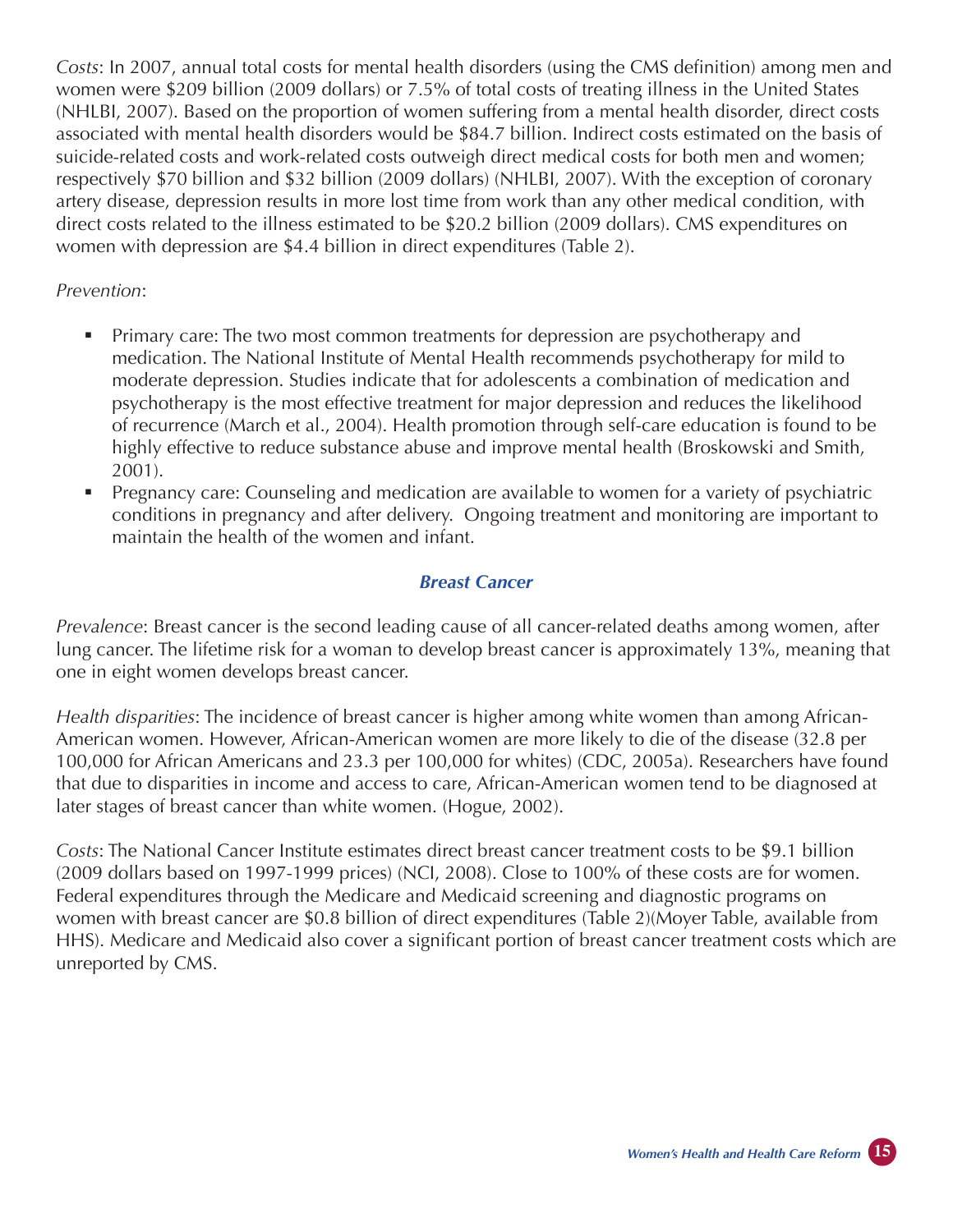*Prevention*:

- **Primary care: Clinical breast exams, screening mammograms, and ultrasound imaging improve** early detection of breast cancer. Some individuals with inherited forms of breast and ovarian cancer can have their risk identified with the help of genetic testing. Early detection of breast cancer has been shown to decrease the mortality rate (ACS, 2003).
- Pregnancy care: Breast care is an important part of prenatal care, including breast exams at the beginning and end of pregnancy. Breastfeeding can reduce the risk of breast cancer, and studies have shown that counseling can be successful at promoting increased breastfeeding (Schwarz et al., 2009).

# *Cervical Cancer*

*Prevalence*: In 2006, 1.4 million women over the age of 18 were told by a doctor or other health professional that they had cervical cancer (HHS, 2007). The American Cancer Society estimates that in 2003, more than 13,000 new cases of invasive cervical cancer and 4,100 deaths from it occurred in the United States. Cervical cancer is the cancer most commonly diagnosed during pregnancy (ASCCP, 2009).

*Health disparities*: Survival rates vary among ethnic groups. For cervical cancer, both incidence and survival rates for African-American women are lower than those of white women (HHS, 2007). Death rates among black women (5.9 per 100,000) are approximately twice as high as among white women (2.4 per 100,000). The incidence of cervical cancer is highest among Vietnamese women (43.0 per 1000,000) as compared to (11.2 per 100,000) for black and (7.3 per 100,000) for white women (CDC, 2000). The persistent disparity is attributed to the prevalence of risk factors for cervical cancer, differences in screening and treatment, and differences in stage of disease at diagnosis (CDC, 2000).

*Costs*: In 2003, direct annual costs of treating cervical cancer were estimated at \$340 million to \$450 million (2009 dollars) (Insinga et al., 2005).

## *Prevention*:

- Primary care: Much of the substantial decrease in incidence of invasive cervical cancer and mortality from the disease is attributed to widespread use of Pap smear testing. Where comprehensive detection, treatment, and referral programs have been implemented, the incidence and mortality rates of this cancer have decreased dramatically (Sankaranarayanan et al, 2001). Most cases of invasive cervical cancer occur among women who were not screened during the previous five years (Grosse et al., 2007). One in 10 adult women are not regularly screened (Sirovich and Welch, 2004). The Human Papilloma Virus (HPV) vaccine is recommended for women age 26 and younger and helps prevent the most common forms of HPV that lead to cervical cancer.
- Pregnancy care: Cervical cancer screening is an essential component of prenatal care, with screening at the beginning and end of pregnancy. It is also recommended for preconception and interconception care.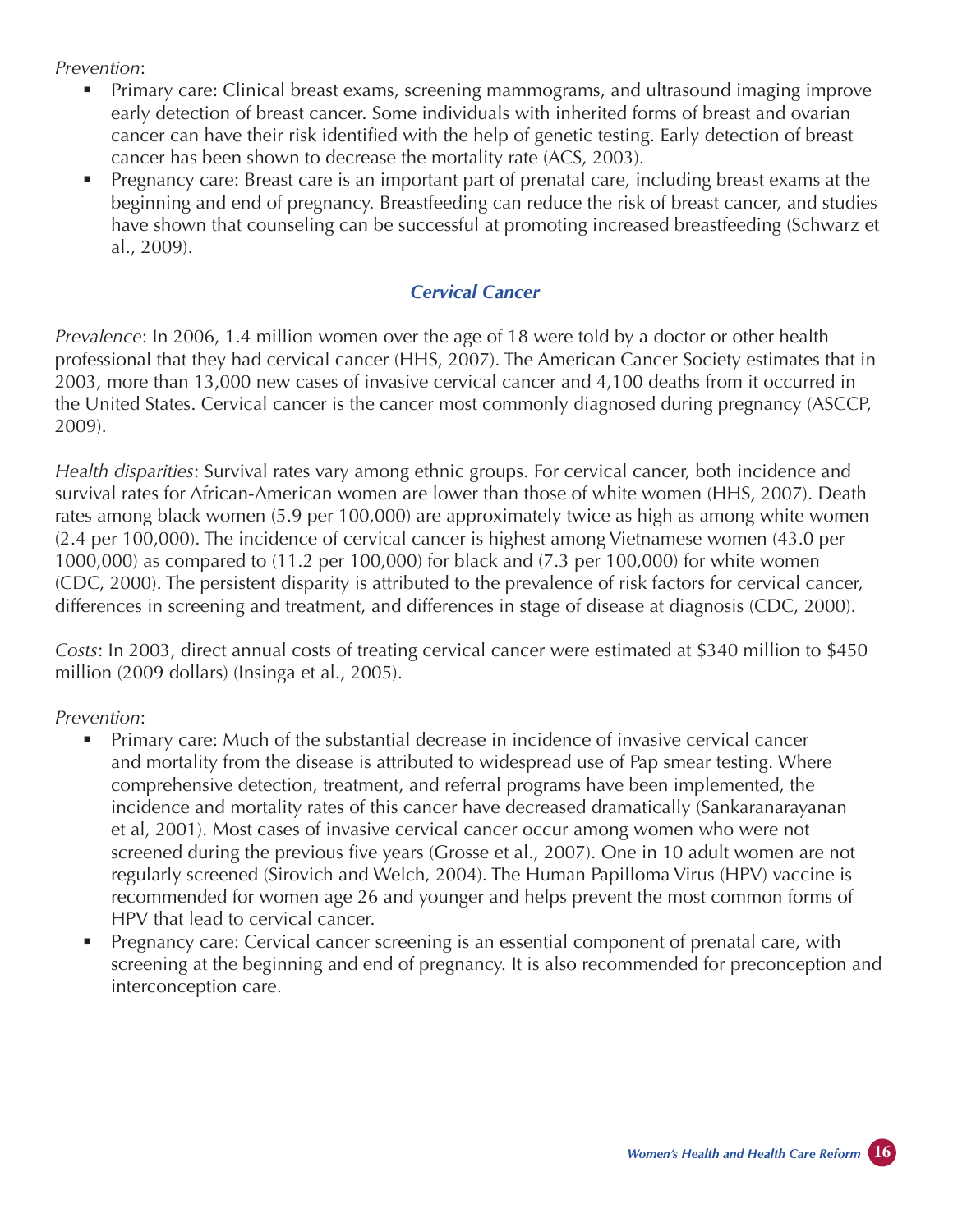#### *Diabetes*

*Prevalence*: Diabetes is the fifth-deadliest disease in the United States. Approximately 9 million or 7.7% of all adult women in the United States have diabetes (NHIS, 2007). However, about a third of them are not aware of their condition. A woman born in 2000 has an estimated 38.5% lifetime risk of developing diabetes (Narayan et al, 2003). Before women develop Type 2 diabetes, they usually have "pre-diabetes" – blood glucose levels that are higher than normal but not yet high enough to be diagnosed as diabetes. Some 57 million people in the U.S. have pre-diabetes (National Diabetes Clearinghouse, 2008). People with pre-diabetes may be able to prevent the development of Type 2 diabetes by making dietary changes and increasing their physical activity levels, thereby reducing the potential for long-term damage to the body (ADA).

Women with diabetes are also at increased risk of vaginal infections and complications during pregnancy. Gestational diabetes, or diabetes that develops during pregnancy, occurs in 5% of all pregnancies, or about 200,000 cases a year (NICHD, 2009). Women who have had gestational diabetes are at increased risk for developing Type 2 diabetes later in life (Dornhorst and Rossi, 1998; Buchanan et al., 1998).

People with diabetes are at increased risk for other diseases, including cardiovascular disease, the most common complication. The increased risk for CVD is more serious among women than men; deaths from heart disease in women with diabetes have increased by 23% over the past 30 years, compared to a 27% decrease in deaths from heart disease among women without diabetes (Gu et al., 1999).

*Health disparities*: The prevalence of physician-diagnosed diabetes is two to four times higher among African-American, Hispanic/Latina, American Indian, and Asian/Pacific Islander women than among white women.

*Costs*: In 2007, total estimated cost of diabetes among men and women was \$178 billion (2009 dollars) with two-thirds spent on direct medical costs (Dall et al, 2008). Direct diabetes costs in 2007 for women totaled close to \$60 billion (2009 dollars) (Table 2). In 2009, CMS estimates \$4.8 billion in spending for treatment of diabetes in women.

#### *Prevention*:

- Primary care: Regular screening for glucose levels, hypertension, and weight loss and exercise counseling in physicians' offices have been effective at preventing the progression of pre-diabetes to diabetes.
- **Pregnancy care: Diabetes in pregnancy must be found early or even prior to pregnancy to** significantly improve outcomes. Identification of risk factors and diagnosis of gestational diabetes provides an opportunity to address and reduce the later risks for Type 2 diabetes and heart disease in women.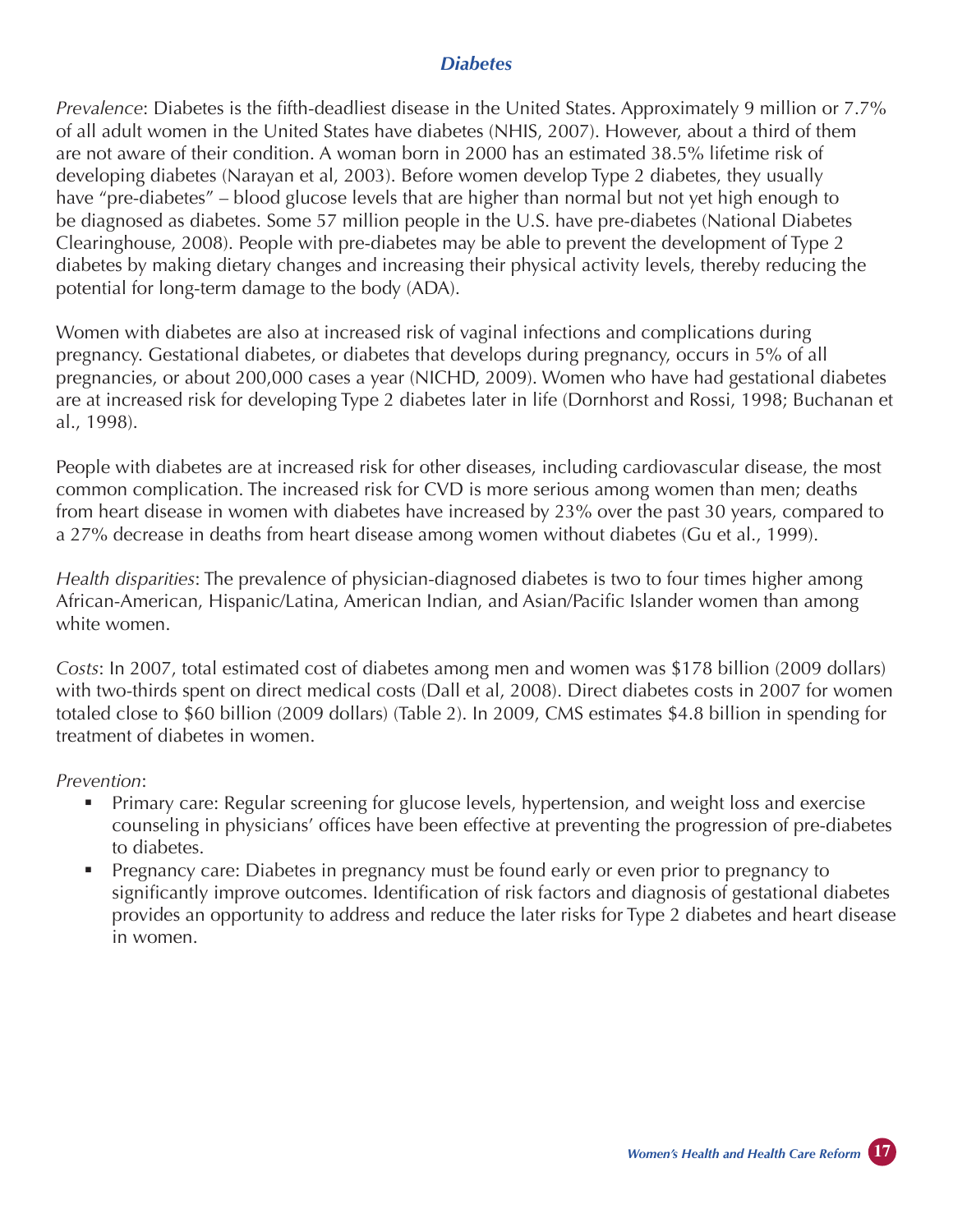#### *Osteoporosis*

*Prevalence*: In 2002, 7.8 million postmenopausal women, or one in five women over the age of 50, had osteoporosis. Another 21.8 million had low bone mass and thus were at increased risk for osteoporosis (National Osteoporosis Foundation, 2002). Osteoporosis results in over 2 million fractures every year in the U.S., with close to 1.5 million of them experienced by women (Burge et al., 2007).

*Health disparities*: In 2005, the overwhelming majority of fractures (88.6%) occurred among non-Hispanic white women (Burge et al., 2007).

*Costs:* In 2005, direct medical costs due to osteoporosis-related fractures were estimated to total \$13.9 billion for women (2009 dollars) (Burge et al., 2007). The majority (72%) of these costs were related to hip fractures, (Burge et al., 2007). Fractures become more frequent with age and are expensive to treat. Aging and other demographic trends will increase future prevalence and incidence of osteoporosisrelated fractures. As a result, direct medical expenditures are projected to grow by almost 50% by 2025, to \$25 billion per year (Burge et al., 2007).

*Prevention*:

- Primary care: Osteoporosis is a largely preventable complication of aging. Appropriate screening strategies and significant pharmacologic interventions are available to prevent and treat osteoporosis. Women should be counseled about preventive measures early in life: adequate calcium consumption; using dietary supplements if dietary sources are not adequate; adequate vitamin D consumption; regular weight-bearing and muscle-strengthening exercises to reduce falls and prevent fractures; smoking cessation; and moderation of alcohol consumption.
- Pregnancy care: Prenatal vitamins taken throughout a pregnancy and even in preparation for a pregnancy and breastfeeding are an important source of calcium for women and maintenance of bone health.

## *Intimate Partner Violence*

Prevalence: Annually, intimate partner violence (IPV)<sup>4</sup> results in approximately 2 million injuries and 1,300 deaths for women. In 2005, a set of questions related to IPV was administered with the Behavioral Risk Factor Surveillance System (BRFSS) in 16 states. Results suggest that one in every four women in the study experienced IPV in her lifetime (Breiding, Black, Ryan, 2008a). Women who are victims of IPV are more likely to have worse health outcomes such as high cholesterol, CVD, joint disease, asthma, and activity limitations. In addition, they are more likely to adopt unhealthy behaviors such as risk factors for HIV infection, smoke, or drink, and are less likely to visit a doctor for check-ups (Breiding, Black, Ryan, 2008b). Women who have a history of IPV may also be more likely to become involved with the criminal justice system (Covington, 2007).

<sup>4</sup> IPV against women includes rape, physical assault, and stalking perpetrated by a current or former date, boyfriend, husband, or cohabiting partner, with cohabiting meaning living together as a couple (Breiding, Black, Ryan, 2008a).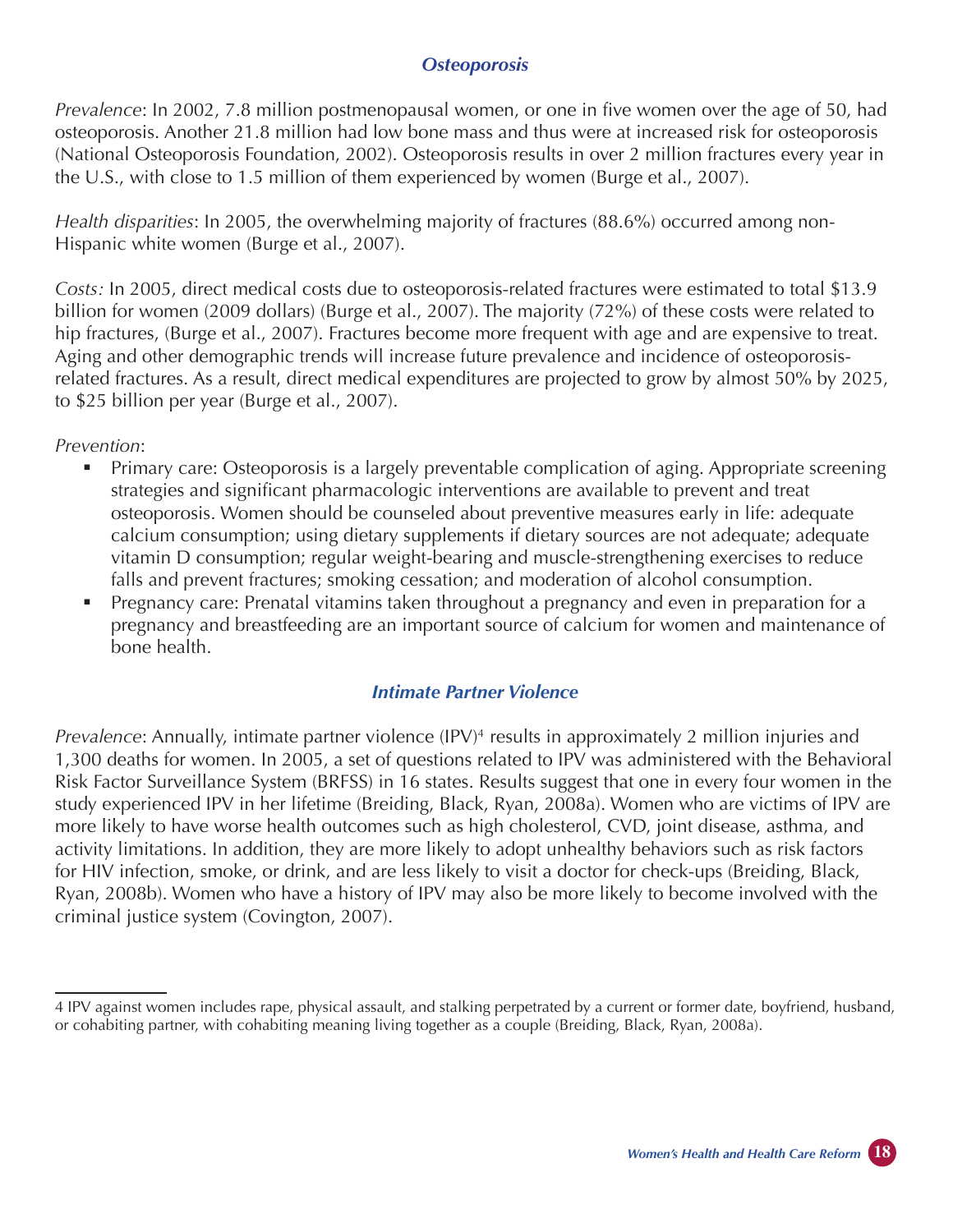*Health disparities*: Reported lifetime IPV was higher among women of more than one ethnic origin than non-Hispanic white women, while Asian and Hispanic women were less likely to report intimate partner violence than non-Hispanic white women (Breiding, Black, Ryan, 2008a). A separate nationally representative survey by the National Crime Victimization Survey showed that the percentage of nonfatal IPV<sup>5</sup> reported to the police between 2001 and 2005 was higher among African-American females than white females (Catalano, 2007).

*Costs*: In 2003, total direct medical costs related to IPV were estimated to be \$6.7 billion (2009 dollars) for women, of which \$4.7 billion was associated with direct medical costs (Breiding, Black, Ryan, 2008a).

## *Prevention*:

- Primary care: Many professional societies continue to recommend screening or assessing patients for IPV (Lipsky et al., 2009). Both primary and secondary prevention efforts should be culturally informed and specific. Racial/ethnic groups are complex, heterogeneous, and diverse and may benefit from tailored prevention efforts.
- **Pregnancy care: Women should be screened regularly at prenatal and postpartum visits.** Pregnancy is one of the few times when women and their partners are present for care; thus it is an important opportunity for violence screening.

# *Sexually Transmitted Infections*

*Prevalence:* 19 million new sexually transmitted infections (STIs)<sup>6</sup> occur each year in the United States — almost half of them among young people 15 to 24 years of age. One in four American teens has an STI. In 2007, 1,108,374 cases of *Chlamydia trachomatis* were reported to the Centers for Disease Control and Prevention (CDC). This is the highest number of cases ever reported to CDC for any condition. Each year, 2.2 million pregnant U.S. women are infected with an STI (CDC, 2008b). The majority suffer from bacterial vaginosis (1 million), a condition where the normal balance of bacteria in the vagina is disrupted, and herpes simplex virus 2 (0.8 million).

Women bear a disproportionate burden of the long-term health consequences of STIs, including pelvic inflammatory disease and infertility. In 2007, the rate of Chlamydia cases among women was three times that of men (543.6 cases per 100,000 women compared to 190 cases per 100,000 men). The gonorrhea infection rate was also higher among women (123.5 per 100,000 women compared to 113.7 per 100,000 among men).

*Impact on chronic disease*: Human Papilloma Virus (HPV) infection is the cause of almost all cervical cancers (Steben and Duarte-Franco, 2007). Chlamydia and gonorrhea often have no symptoms and may go undetected. If left untreated, up to 40% of Chlamydia and gonorrhea infections in women can cause ectopic pregnancy, chronic pelvic pain, or result in pelvic inflammatory disease – a condition that causes as many as 50,000 women to become infertile each year.

<sup>5</sup> IPV in the NCVS is defined as 'rape, sexual assault, robbery, aggravated assault, and simple assault'.

<sup>6</sup> STIs includes HIV, HPV, genital herpes, hepatitis B, Chlamydia, gonorrhea, trichomoniasis, and syphilis.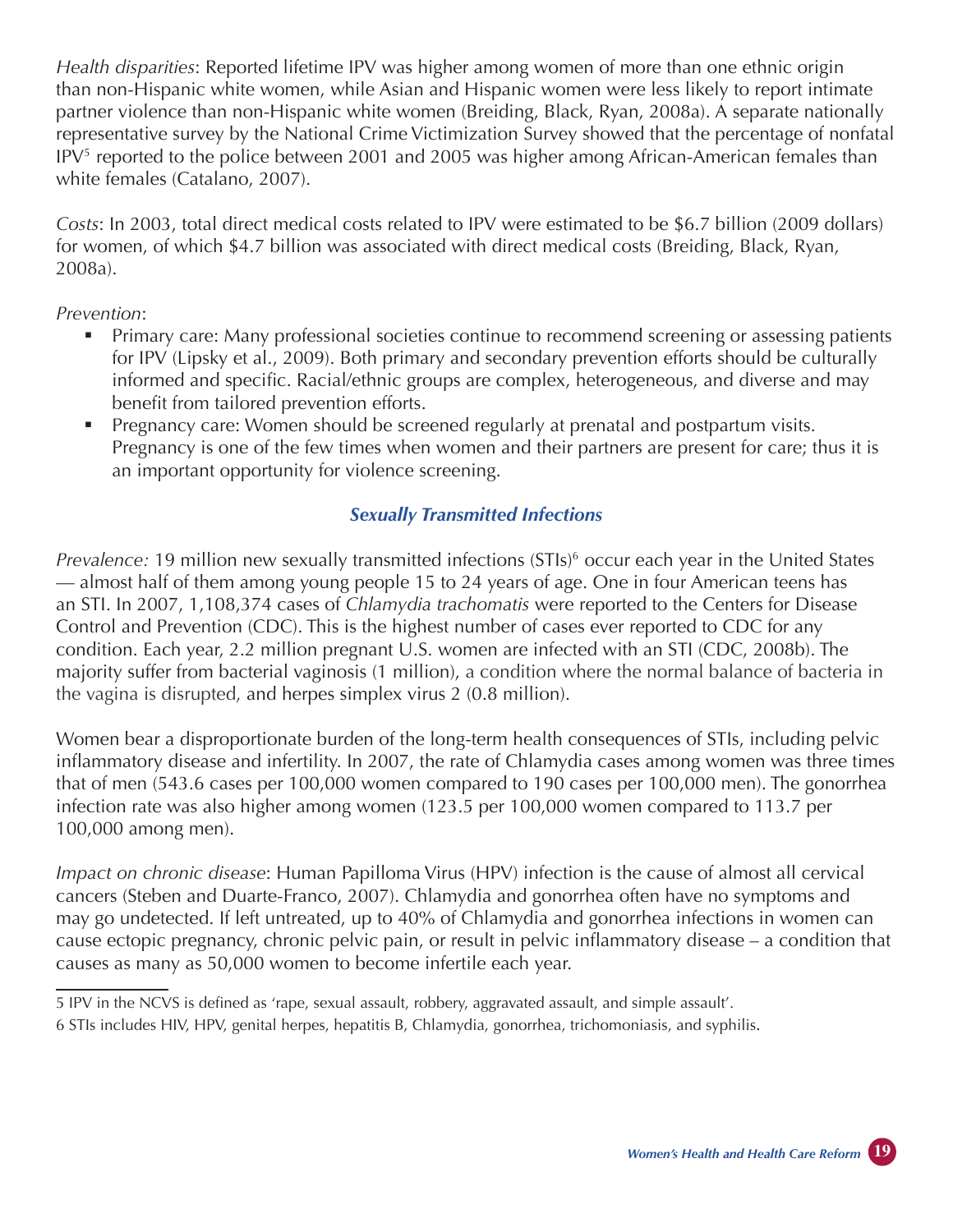*Health disparities:* Across all age groups, non-Hispanic African-American women have the highest rate of Chlamydia, followed by American Indian/Alaskan Native and Hispanic women. In 2007, gonorrhea rates were 19 times higher among African-Americans than among whites.

*Costs:* The estimated lifetime direct medical costs of nine million new cases of STIs among 15- to 24-year-olds (men and women) in 2000 was \$4.3 billion (2009 dollars) (Chesson et al., 2004). Given an average life expectancy of 78 years (75 years for men and 80 years for women), approximately \$70 million (2009 dollars) annually is spent on STIs excluding HIV. The lifetime costs per case of HPV, Chlamydia, and gonorrhea are more for women than for men. HPV is the most costly STI (not including HIV/AIDS), accounting for \$3.6 billion (2009 dollars) in lifetime direct medical costs (Chesson et al., 2004).

#### *Prevention:*

- **Primary care: Most women are infected through unprotectected heterosexual contact. Annual** Chlamydia screening for all sexually active women under age 26 is recommended, as well as for older women with risk factors such as new or multiple sex partners. Vaccines are available for the prevention of two common sexually transmitted viral infections: Hepatitis B and HPV. Abstinence and reduction in the number of sexual partners can be effective methods of avoiding STIs. Latex condoms, when used consistently and correctly, can reduce the risk of gonorrhea, Chlamydia, and trichomoniasis transmission.
- Pregnancy: The 2006 CDC Guidelines for Treatment of Sexually Transmitted Diseases (STDs) recommend that pregnant women be screened on their first prenatal visit for STDs including Chlamydia, gonorrhea, hepatitis B, HIV, and syphilis.

## *HIV/AIDS*

*Prevalence:* In 2005, a total of 126,964 women were living with diagnosed HIV/AIDS (CDC, 2008c). In 2005 an additional 9,708 women were newly diagnosed (CDC, 2008c). Although the number of new cases declines annually, women accounted for 27% of HIV cases in 2004, up from 8% in 1985 (KFF, 2006). Over 50% of HIV/AIDS cases are estimated to be undiagnosed. CDC estimated that by the end of 2006, approximately 278,400 adult and adolescent women were living with diagnosed or undiagnosed HIV/AIDS (CDC, 2008c).

Women can transmit HIV to their children during pregnancy, during delivery, or through breastfeeding. Nearly all AIDS cases among U.S. children are due to mother-to-child transmission. In 1992, 855 U.S. children developed AIDS, but in 2005 only 57 children developed AIDS (CDC, 2008c) due to increased screening of pregnant women and increased administration of antiretroviral medication to prevent vertical transmission of HIV during childbirth.

*Impact on chronic disease*: People living with HIV who are not treated will probably develop one or more opportunistic infections such as pneumocystis carinii pneumonia, candidiasis, toxoplasmosis, cytomegalovirus retinitis, tuberculosis, and increased risks of cervical cancer, and lymphomas (DHHS, 2009). Untreated HIV, of course, most often leads to a diagnosis of AIDS.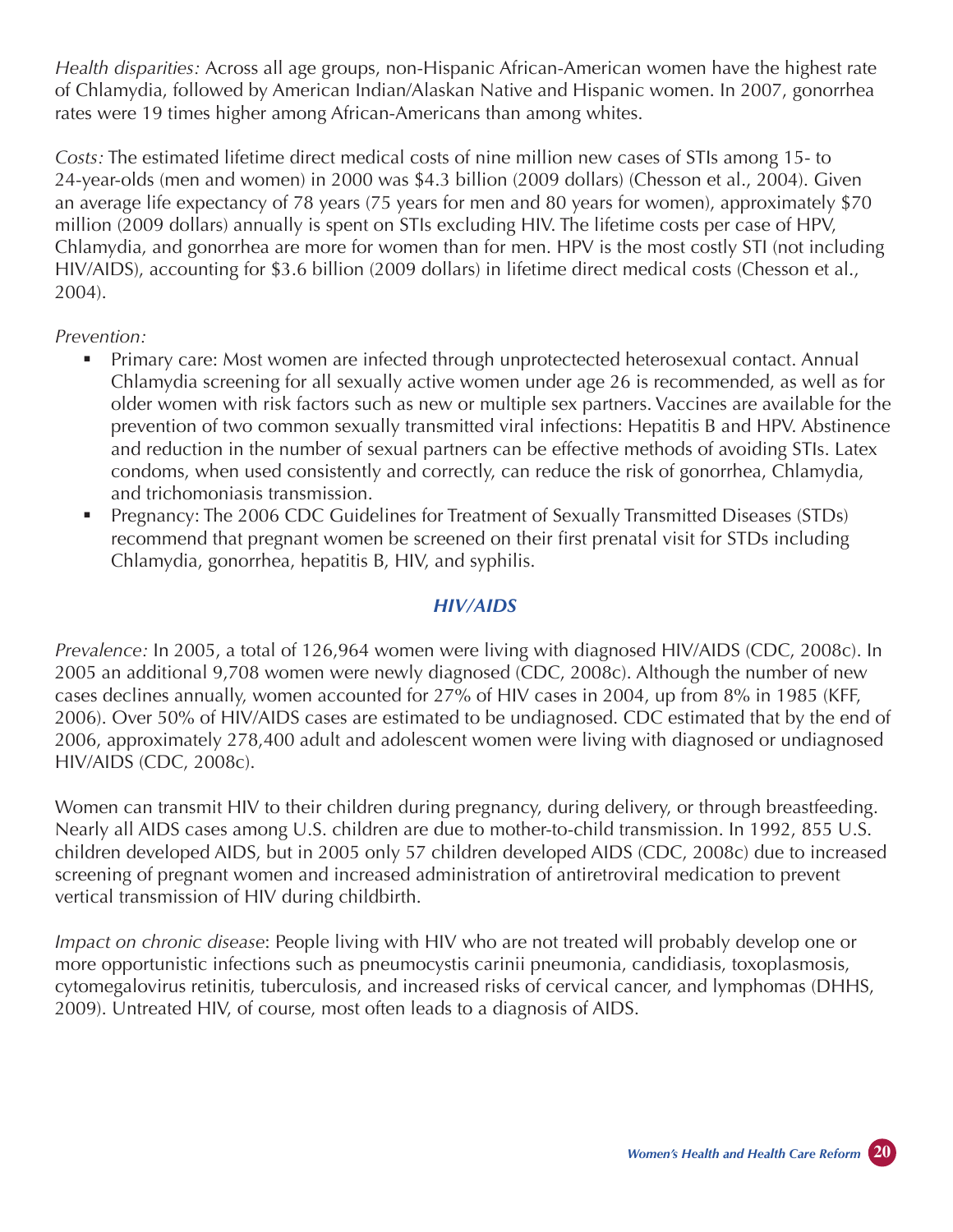*Health disparities:* African-American and Hispanic women are at significantly higher risk of contracting HIV/AIDS. In 2007, the incidence among female adults and adolescents was nearly 20 times as high among African-American women (60.6 per 100,000) as the rate among white females (3.3 per 100,000), and the incidence among Hispanic females was nearly four times as high (16 per 100,000) (CDC, 2008c). In 2007, the AIDS diagnosis rate was 22 times higher for African-American females than for white females, 39.8 and 1.9 per 100,000 respectively (CDC, 2008c). In 2007, the estimated HIV prevalence rate for African-American women (1,122.4 per 100,000) was nearly 18 times the rate for white women (62.7 per 100,000), and the rate for Hispanic women (263.0 per 100,000) was more than four times the rate for white women (CDC, 2008d). HIV is the leading cause of death among African-American women between 25 and 34 (CDC, 2008c).

*Costs:* Lifetime HIV costs per new case range between \$176,500 and \$223,300. HIV accounts for \$3.3 billion to \$4.1 billion (2009 dollars) in direct lifetime medical costs for both men and women, or between \$272 million and \$344 million in annual direct costs (Chesson et al., 2004). Chesson et al. estimated a lower bound of expenditures because their lifetime costs are based on 12 years of care while estimated life expectancy following HIV infection is 22 to 26 years for persons receiving highly active antiretroviral treatment (HAART). Using the share of HIV cases affecting women (27%), lifetime direct costs accounts for between \$0.9 billion and \$1.1 billion or between \$73 million and \$93 million annually.

#### *Prevention:*

- Primary care: The CDC recommends HIV testing be a routine part of medical care. Abstinence and reduction in the number of sexual partners can be effective methods of avoiding STIs. Latex condoms, when used consistently and correctly, are highly effective in preventing HIV transmission.
- Pregnancy: The 2006 CDC Guidelines for Treatment of Sexually Transmitted Diseases recommend that pregnant women be screened on their first prenatal visit for HIV. Women who have HIV can reduce the likelihood that their child will contract HIV during pregnancy from 25% to 2% if certain precautions are taken. These include: seeing a medical professional, taking prescribed medications (e.g., AZT), and arriving at the hospital early for delivery.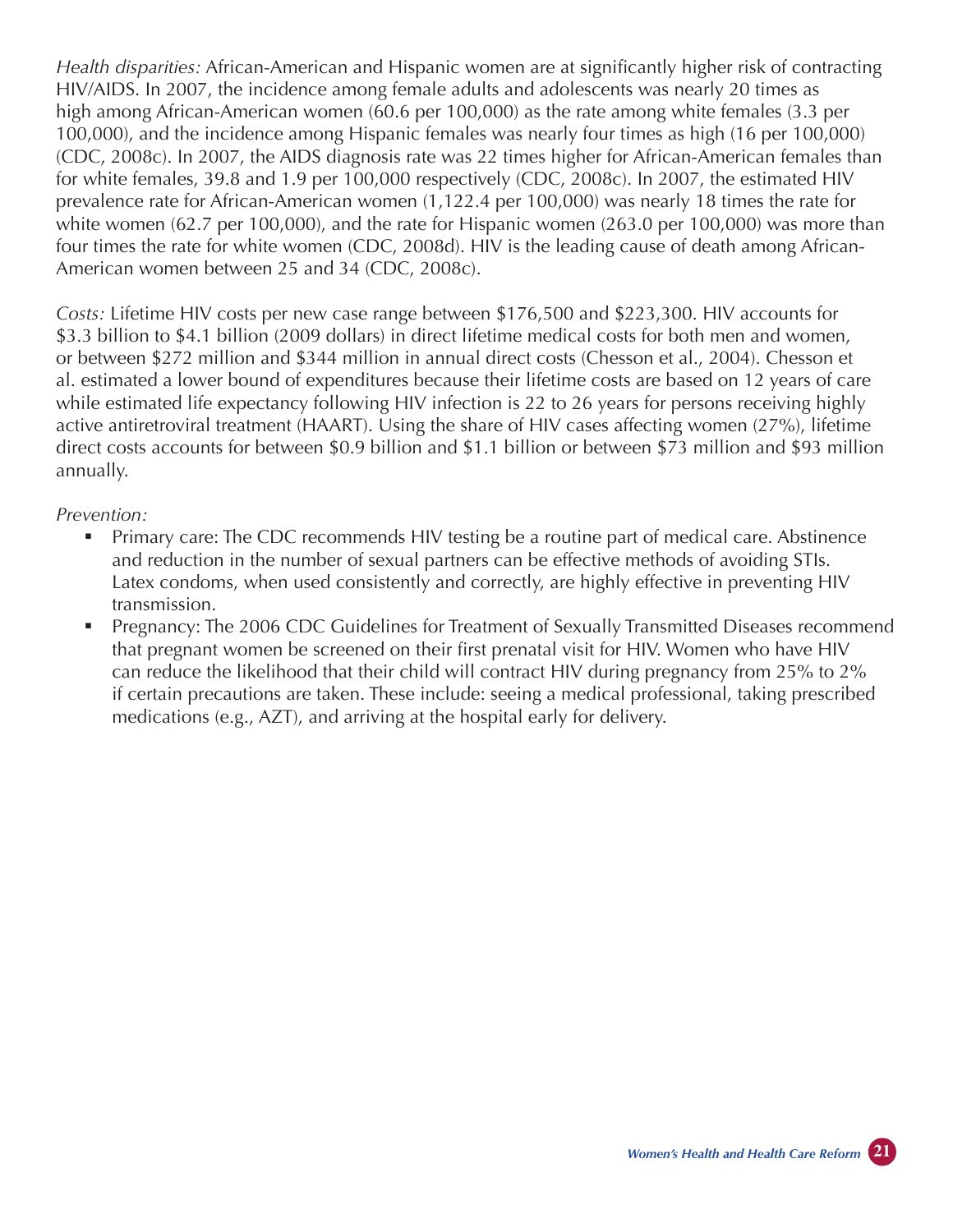## **Health Behaviors and Risks:**

#### *Smoking*

*Prevalence*: Smoking prevalence among women has decreased substantially since the 1960s, but one in six adult women over the age of 18 (17.4%) still smoked in 2007 (NHIS, 2007). Cigarette smoking during pregnancy is the most modifiable cause of adverse birth outcomes in the U.S. Despite extensive antismoking publicity, an estimated 11% to 20% of all pregnant women in the U.S. still smoke (Jesse et al., 2005).

*Impact on mortality*: Cigarette smoking continues to cause premature deaths: between 1995 and 1999, an average of 178,311 deaths among women annually (CDC, 2002). Cigarette smoking accounts for 30% of all cancer deaths in the U.S., including one in four lung cancer deaths, and is highly related to heart disease and chronic lung disease (Jemal et al., 2008; CDC, 2005b). Smoking during pregnancy, even light smoking (less than six cigarettes per day), has negative consequences such as reduced birth weight and up to 40% higher infant mortality (Martin et al., 2003). Cigarette smoking also increases the risk for stillbirth and sudden infant death syndrome (CDC, 2006).

*Impact on chronic diseases*: Smoking increases risk for cancers, including stomach and cervical cancer. Women who smoke double their risk for developing coronary artery disease and increase by more than tenfold their likelihood of dying from chronic obstructive pulmonary disease. Postmenopausal women who smoke have lower bone density and increased risk for hip fractures than women who never smoked (DHHS, 2001). Cigarette smoking is one of the most important modifiable causes of poor reproductive health and pregnancy outcomes in the United States - it increases the risk for infertility, preterm delivery, and low birth weight.

*Health disparities*: Current smoking rates among racial/ethnic groups vary widely. One in four American Indian or Alaska Native women currently smokes cigarettes (26.8%), significantly more than among white women (20%) and African American women (17.3%). Smoking among Hispanics and Asians is significantly lower, 11% and 6% respectively (CDC, 2006).

*Costs*: Estimated direct costs of smoking range between 6% and 8% of total annual expenditures for health care (Surgeon General, 2004). In 1995 and 1999, smoking tobacco resulted in a total estimated cost of \$200 billion (2009 dollars) with close to half spent on direct medical costs (CDC, 2002). Direct costs the proportion of smokers who are women totaled around \$46 billion (2009 dollars) for women and an additional \$34 billion (2009 dollars) in productivity costs (CDC, 2002). Every \$1.00 spent on targeted smoking cessation counseling among pregnant women was found to result in \$3.31 savings in subsequent direct costs for low-birth-weight infants in a neonatal intensive care unit (Broskowski and Smith, 2001).

#### *Prevention*:

 Primary care: Tobacco smoking prevention and control is one of the most cost-effective forms of health promotion (Grosse et al., 2007). Comprehensive state-level tobacco control programs that included both mass media campaigns and telephone quit lines have been highly successful at low cost to reduce overall smoking and the prevalence of youth smoking (Grosse et al., 2007).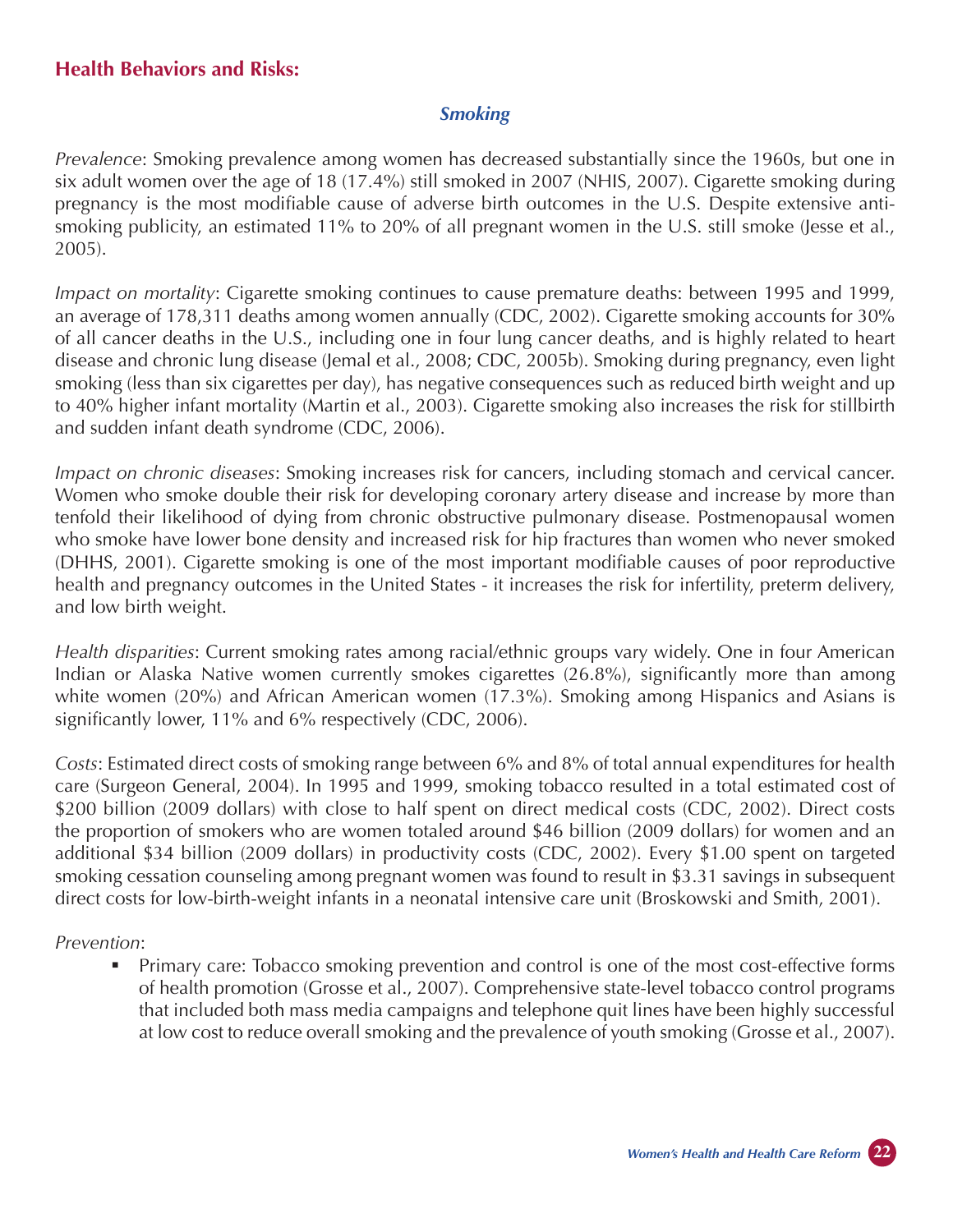Pregnancy Care: Increased public education measures and public health campaigns in the United States have led to a decline in smoking during pregnancy (Colman and Joyce, 2003). Pregnancy motivates women to make lifestyle changes; approximately 46% of pre-pregnancy smokers quit during pregnancy. It is estimated that eliminating smoking during pregnancy would reduce infant deaths by 5% and reduce the incidence of singleton low-birth-weight infants by 10.4% (Salihu et al., 2003; Ventura, 2003).

# *Obesity*

*Prevalence*: The prevalence of obesity in the United States has increased dramatically over the past 13 years. As a consequence, more than half the adult female population is overweight; one in four adult women in the U.S. is obese (25.6%) (BRFSS 2008). The prevalence of overweight and obesity among children and adolescents increased significantly between 1999 and 2004 (Ogden et al., 2006).

*Impact on chronic disease*: Obesity is a major risk factor for many chronic diseases and associated with increased health problems, including Type 2 diabetes, hypertension, cardiovascular diseases, infertility, heart disease, gallbladder disease, osteoarthritis, gynecological problems such as abnormal menses and infertility, and a variety of cancers, including breast, uterine, and colon cancers (CDC, 2009). In addition, obese women are five times more likely than non-obese women to develop endometrial cancer.

*Health disparities*: Obesity is more prevalent among African-American and Hispanic women and varies by race and ethnicity. Between 2001 and 2004, 51% of African-American adult women were obese, compared with 39% of women of Hispanic origin and 31% of non-Hispanic white women (NCHS, 2007). Health disparities start at a young age; African-American and Hispanic girls are more likely to be obese than non-Hispanic white girls in grades 9-12 (AHA, 2009).

*Costs*: There is a clear relationship between obesity and increasing health care costs. Obese people have 36% higher inpatient costs and 77% higher medication costs than non-obese people (Sturm, 2002). Twenty-seven percent of the rise in health care expenditures in the U.S. relative to other developed countries is attributed to obesity (Thorpe et al., 2004). In 1998, overweight- and obesity-attributable medical spending represented almost 10 percent of health care spending in the U.S., a total of \$114 billion (2009 dollars) (Finkelstein et al., 2003). Direct costs of obesity, based on the share of obese women, totaled around \$57 billion (2009 dollars). Incremental lifetime costs of obesity for the 9 million obese children in the U.S. would account for almost \$500 billion (McKinnon, 2009).

## *Prevention*:

 Primary Care

Primary Prevention: Exercise and good nutrition are critical to maintaining a healthy weight. The Surgeon General recommends physical activity for adults of at least 30 minutes on most days of the week, and 60 minutes on most days of the week for children. Recommendations also include consuming nutrient-dense foods and beverages while limiting intake of saturated and trans-fats, cholesterol, added sugars, salt, and alcohol.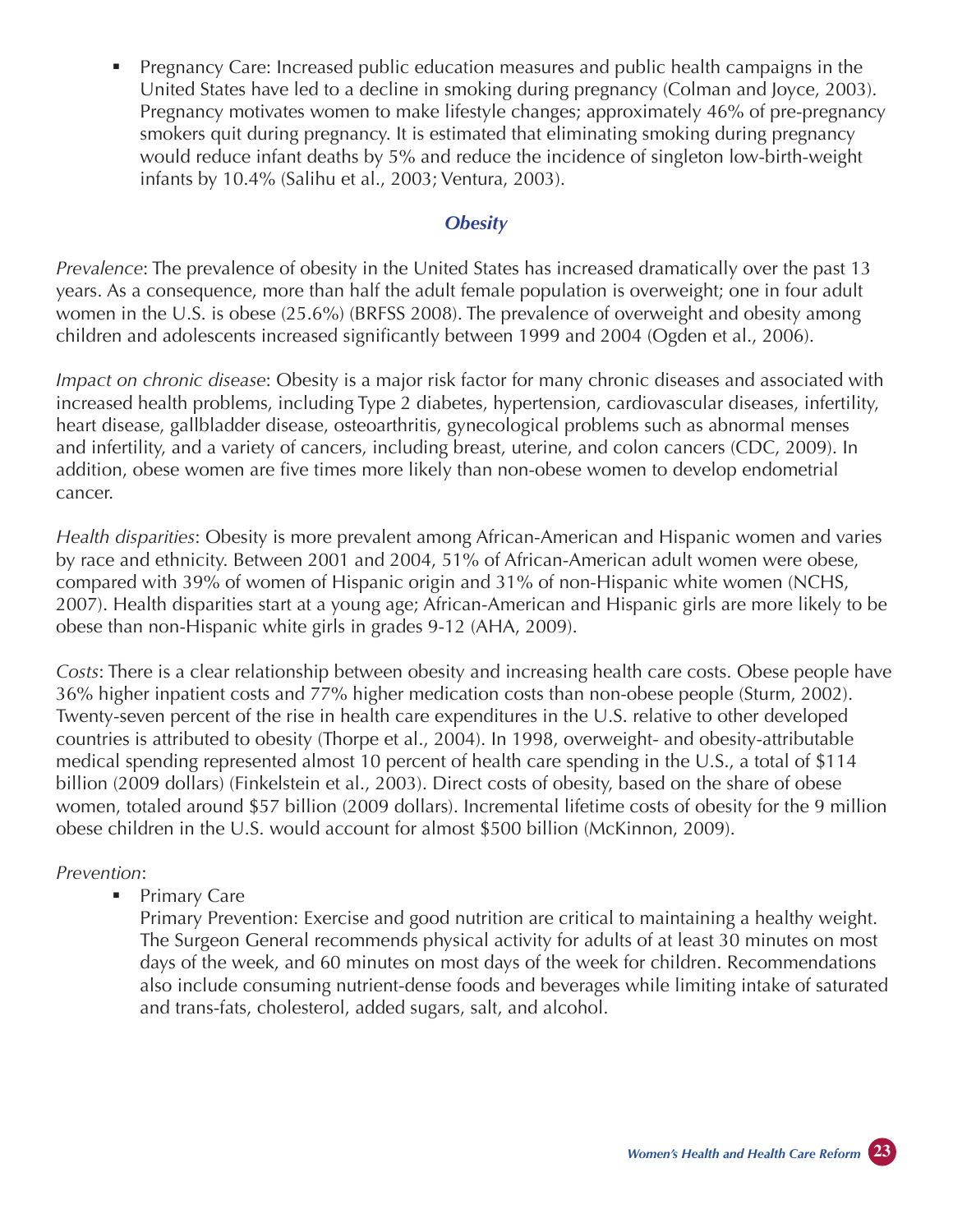Secondary prevention: The U.S. Preventive Services Task Force recommends that clinicians screen all adult patients for obesity and offer counseling and behavioral interventions to promote sustained weight loss for obese adults. Nutrition and weight loss counseling have been shown to be effective at weight reduction in a primary care setting. Physical activity and nutrition habits are teachable and modifiable. In addition, according to NIH's National Heart, Lung, and Blood Institute, losing as little as 5% to 10% of one's base weight leads to significant reductions in risks for development of heart disease, diabetes, and high blood pressure.

 Pregnancy care: The prevention of maternal obesity and maternal diabetes is critically important. Maternal obesity and diabetes are linked to increased birth weight and consequent increased body weight in adulthood (Whitaker and Dietz, 1998). There is a clear association between birth weight and adult weight. Therefore, it is important to ensure only appropriate weight gain as specified by a healthcare provider. A moderate weight reduction is safe for breastfeeding women and does not compromise weight gain of the nursing infant (DHHS, 2005).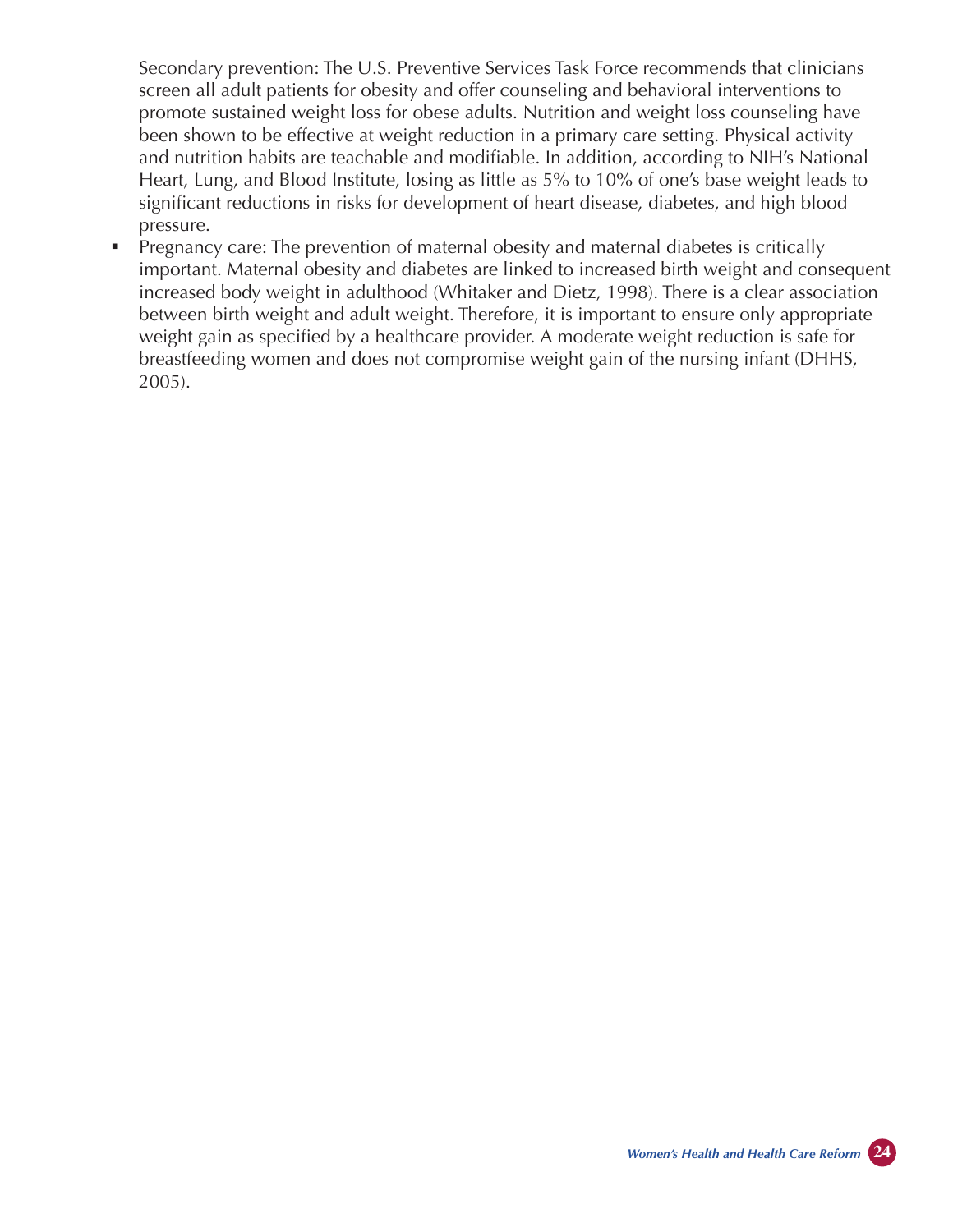# **Conclusion**

This report demonstrates the extremely high costs of chronic conditions and illnesses in women and the disproportionate burden of disease and disability they face. However, calculating the true costs of chronic diseases and conditions is difficult, as is measuring the direct or indirect saving that may accrue through high quality primary and preventive care. Estimated costs to Medicare and Medicaid are limited by the reporting by specific disease category and likely underestimate the costs to CMS.

The recommendations for early primary care and preventive services during the reproductive years identify key opportunities to reduce the impact of chronic illness later in life through prevention, early detection and early intervention. Screening for cancer, risks for heart disease, family planning services and detection of violence, as well as smoking cessation and nutrition counseling, should begin early in life and continue through a woman's reproductive years during primary care and family planning visits. Identification of hypertension and/or gestational diabetes in pregnancy provides an opportunity to identify women at higher risk of heart disease and diabetes later in life, along with the possibility of reducing her risks and improving her health outcomes as she ages.

These findings make it clear that in order to improve the long-term health of women and to reduce the burden of chronic disease and conditions, health care reform should ensure that:

- Comprehensive primary care and reproductive health care and access to early prevention, detection and appropriate treatment – are available to all women;
- Health care for pregnant women begins prior to pregnancy, including help with the timing and spacing of pregnancies; and
- Women's health care is comprehensive and continuous across the lifespan.

Consistent with the earlier report *Women's Heath and Health Care Reform: The Key Role of Comprehensive Reproductive Health Care*, health care reform must therefore achieve three core goals:

- 1) Health insurance coverage must make care available, affordable and stable at the right time and in the right place;
- 2) Direct investments should be made in infrastructure and a qualified workforce; and
- 3) Public health investments should be made in community health promotion and surveillance.

In addition, a well-woman standard of care, providing access to essential health care services and established through the reform of our health care system, would ensure that women **attain good health in childhood and adolescence, maintain good health during their reproductive years and age well**.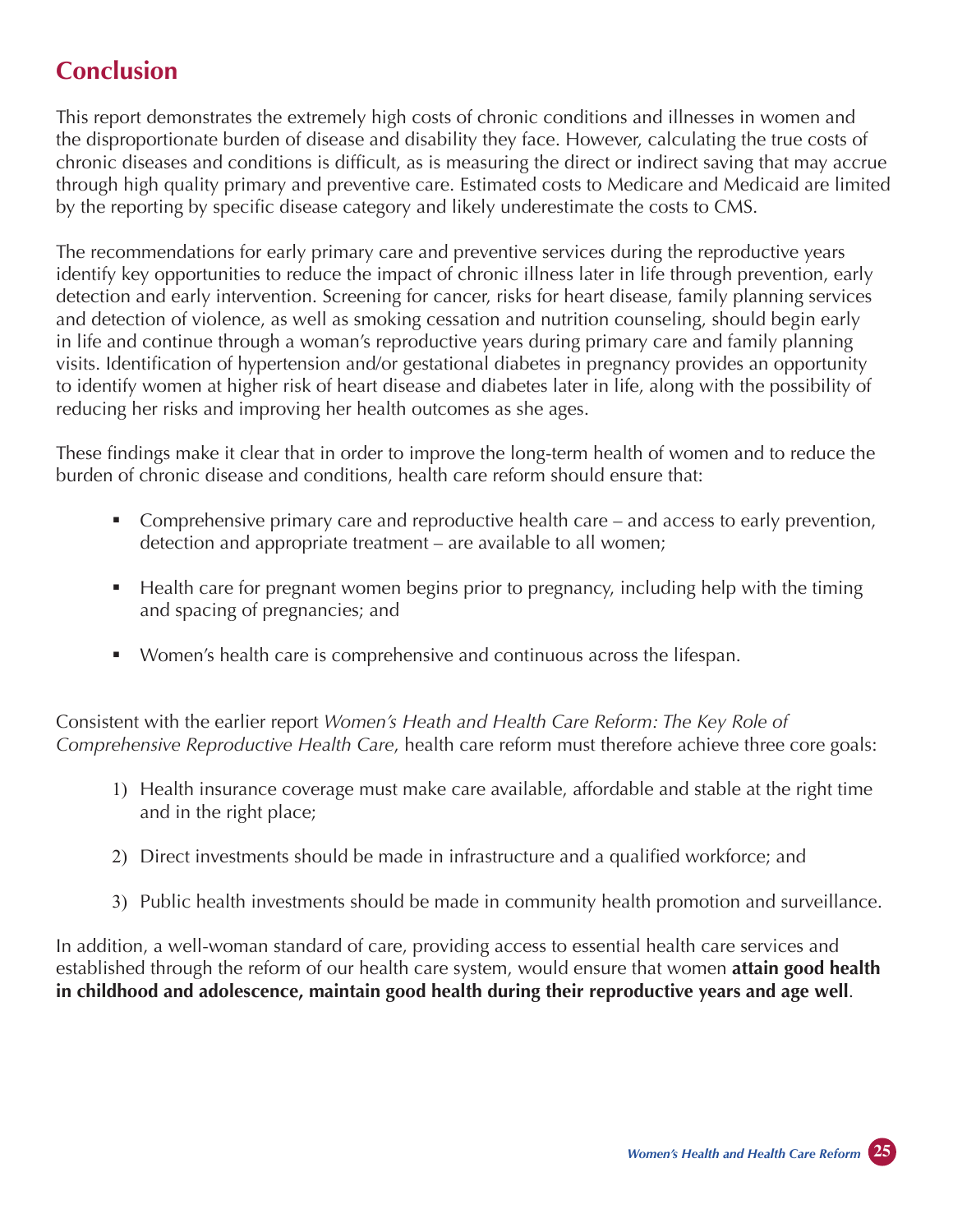# **References**

ACOG Practice Bulletin. (2008). *Use of Psychiatric Medications during Pregnancy and Lactation*. Number 92, April.

Agency for Healthcare Research and Quality, USPSTF. (2006). The Guide to Clinical Preventive Services 2006: Recommendations of the U.S. Preventive Services Task Force.

Agency for Healthcare Research and Quality. (2008). *National Healthcare Disparities Report, 2008*. Available at: http://www.ahrq.gov/qual/nhdr08/Chap3.htm. Accessed June 1, 2009.

American Cancer Society. (2003). *Cancer Facts & Figures 2003*. Atlanta, GA.

American Diabetes Association. (2008). *Economic Costs of Diabetes in the U.S. in 2007*. Available at: http://care.diabetesjournals.org/cgi/content/abstract/31/3/596. Accessed: May 1, 2009.

American Diabetes Association. *Pre-Diabetes*. Available at: http://www.diabetes.org/pre-diabetes.jsp. Accessed May 1, 2009.

American Heart Association. (2009). *American Heart Association, Heart disease and stroke statistics - 2009 update: A report from the American Heart Association Statistics Committee and Stroke Statistics* Subcommittee, *Circulation.* 2009;119:e21-e181.

American Heart Association. *Women and Cardiovascular Diseases – Statistics 2009*. Available at: http:// www.americanheart.org/downloadable/heart/1236184538758WOMEN.pdf. Accessed April 28, 2009.

American Society for Colposcopy and Cervical Pathology. *Practice Recommendations: The Cervix-Cervical Cancer Screening and Colposcopy During Pregnancy*. Available at: http://www.asccp.org/edu/ practice/cervix/cervical.shtml. Accessed May 7, 2009.

Balu, S, and J Thomas III. (2006). Incremental expenditure of treating hypertension in the United States. *American Journal of Hypertension*; 19:810-816.

Bland, P, An, L, Foldes, S, Garrett, N, Alesci, NL. (2009). Modifiable health behaviors and short-term medical costs among health plan members. *American Journal of Health Promotion*. 23(4):265-73.

Breiding, Black, Ryan. (2008). Prevalence and risk factors of intimate partner violence in eighteen U.S. States/Territories, 2005. *American Journal of Preventive Medicine,* 34(2):112-118.

Breiding, MJ, Black, MC, Ryan, GW. (2008). Chronic disease and health risk behaviors associated with intimate partner violence—18 U.S. States/Territories, 2005. *Annals of Epidemiology.* 18(7): 538-544.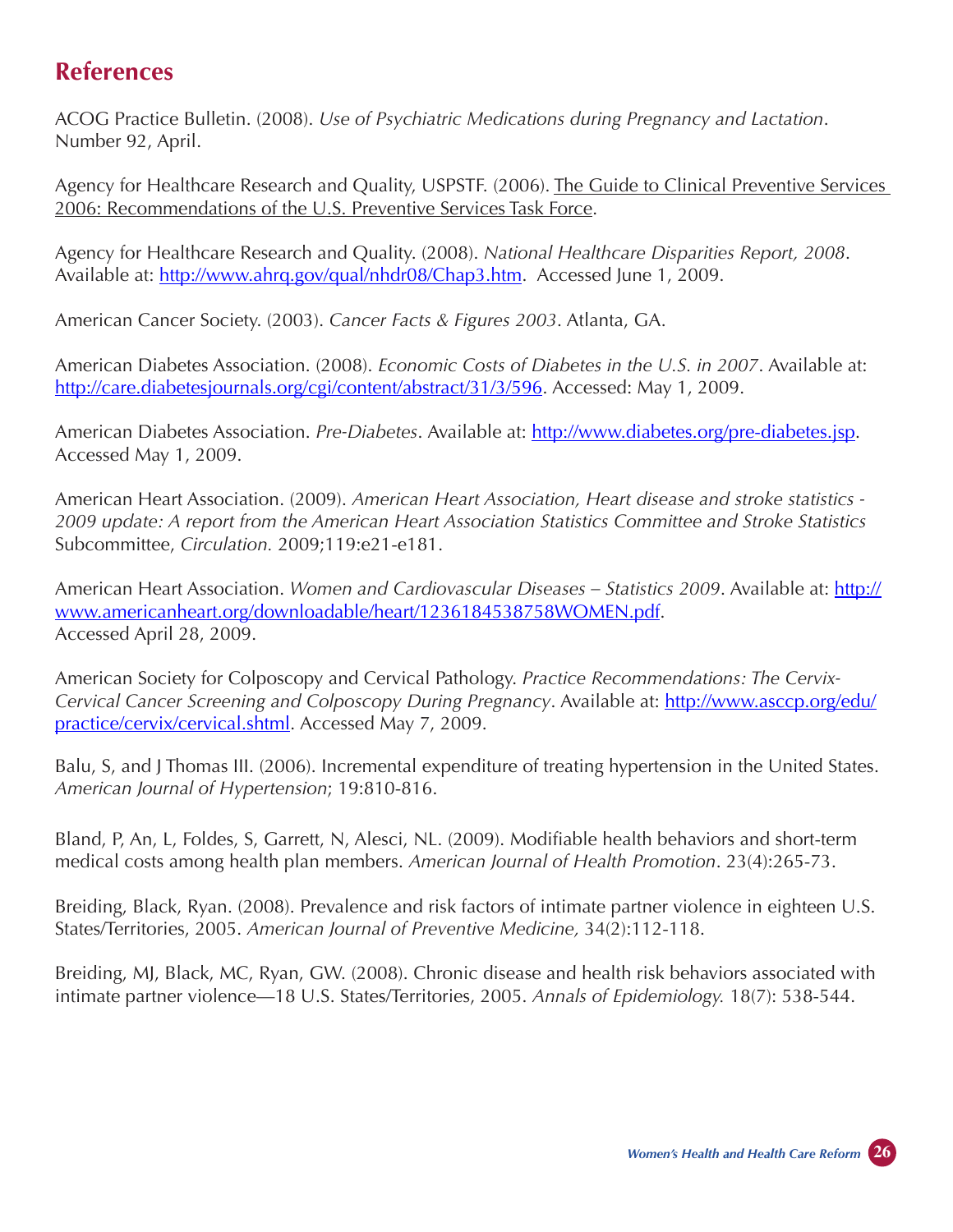Broskowski, A., and Smith, S. (2001). *Estimating the Cost of Preventive Services in Mental Health and Substance Abuse Under Managed Care*. DHHS Pub. No. SMA-02-3617R. Rockville, MD: Center for Mental Health Services, Substance Abuse and Mental Health Services Administration.

Buchanan, TA, Xiang, A, Kjos, SL, Lee, WP, Trigo E, Nader I, et al. (1998). Gestational diabetes: Antepartum characteristics that predict postpartum glucose intolerance and type 2 diabetes in Latino women. *Diabetes,* 47:1302–1310.

Burge, R, B Dawson, DH Solomon, JB Wong, A King, and A Tosteson. (2007). Incidence and economic burden of osteoporosis-related fractures in the United States, 2005-2025. *Journal of Bone and Mineral Research*; 22(3), 465-475.

Catalano, S. (2007). *Intimate Partner Violence in the United States*. U.S. Department of Justice. Available at: http://www.ojp.usdoj.gov/bjs/intimate/ipv.htm. Accessed May 14, 2009.

Centers for Disease Control and Prevention. (2000). Implementing recommendations for the early detection of breast and cervical cancer among low-income women. *Morbidity and Mortality Weekly Report.* 49(RR02);35-55. Available at: http://www.cdc.gov/mmwR/preview/mmwrhtml/rr4902a4.htm. Accessed May 7, 2009.

Centers for Disease Control and Prevention. (2002). Annual smoking-attributable mortality, years of potential life lost, and economic costs --- United States, 1995—1999. *Morbidity and Mortality Weekly Report.* 51(14); 300-3.

Centers for Disease Control and Prevention. (2005a). *United States Cancer Statistics: 2005 Cancer Types Grouped by Race and Ethnicity. Female Breast Cancer*. Available at: http://apps.nccd.cdc.gov/uscs/Table. aspx?Group=TableAll&Year=2005&Display=n. Accessed May 6, 2009.

Centers for Disease Control and Prevention. (2005b). Cigarette smoking among adults—United States, 2004. *Morbidity and Mortality Weekly Report*, 54(44): 1121–1124.

Centers for Disease Control and Prevention. (2006). *Women and Tobacco*. Available at: http://www.cdc.gov/tobacco/data\_statistics/fact\_sheets/populations/women\_tobacco.htm Accessed May 11, 2009.

Centers for Disease Control and Prevention. (2006b). *Preconception Health and Care*. Available at: http://www.cdc.gov/ncbddd/preconception/documents/At-a-glance-4-11-06.pdf. Accessed June 3, 2009.

Centers for Disease Control and Prevention. (2007). *Pregnancy and Childbirth*. Available at: http://www. cdc.gov/hiv/topics/perinatal/index.htm. Accessed May 11, 2009.

Centers for Disease Control and Prevention. (2008a). *Heart Disease Prevention: What You Can Do*. Available at: http://www.cdc.gov/heartdisease/prevention.htm. Accessed May 11, 2009.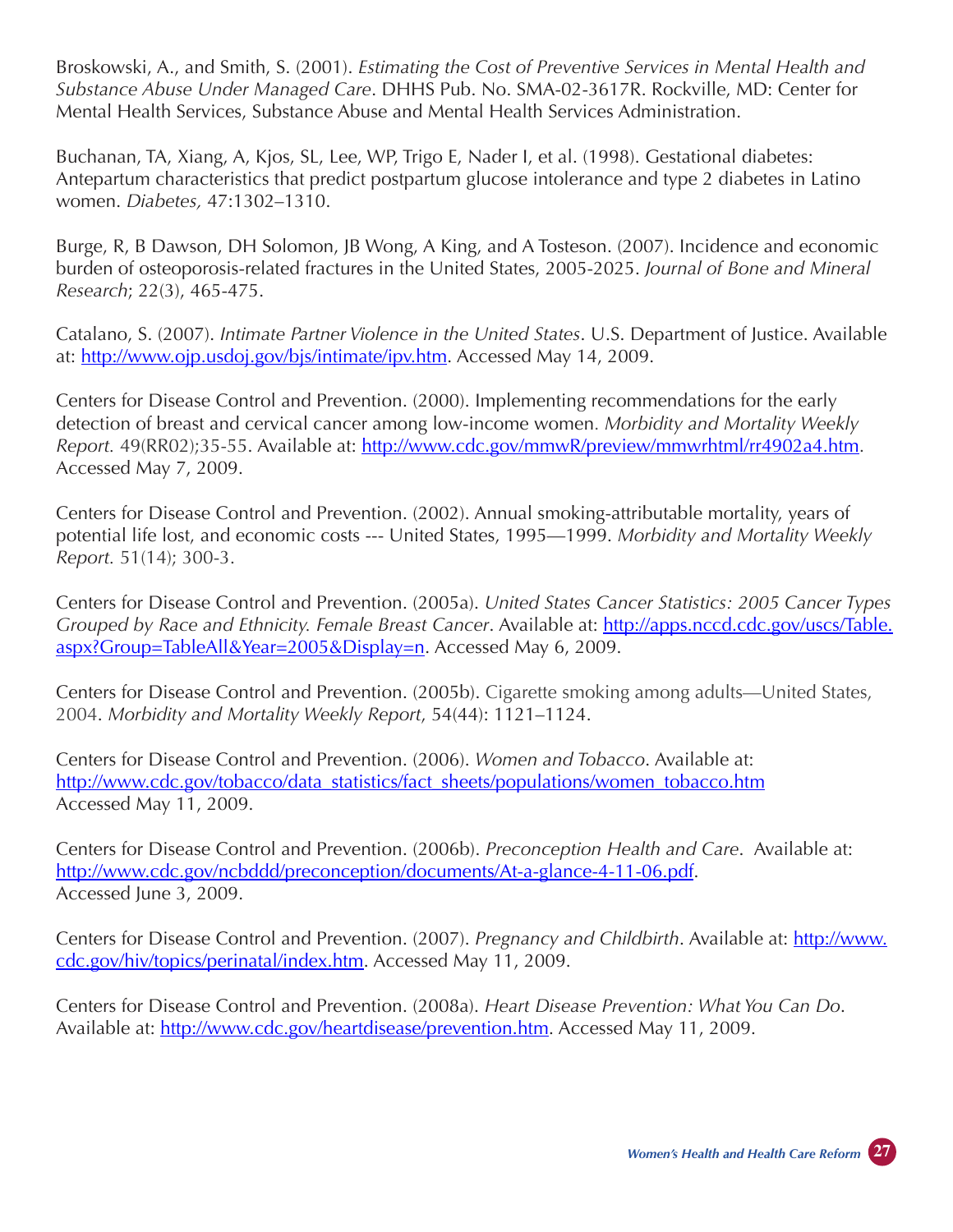Centers for Disease Control and Prevention. (2008b). *STDs and Pregnancy - CDC Fact Sheet*. Available at: http://www.cdc.gov/std/STDFact-STDs&Pregnancy.htm#Common. Accessed May 6, 2009.

Centers for Disease Control and Prevention. (2008c), *HIV/AIDS Among Women*. Available at: http:// www.cdc.gov/hiv/topics/women/resources/factsheets/women.htm. Accessed May 11, 2009.

Centers for Disease Control and Prevention. (2008d). HIV prevalence estimates – United States, 2006. *Morbidity and Mortality Weekly Report.* 57(39); 1073-1076.

Centers for Disease Control and Prevention. (2009). *Overweight and Obesity*. Available at: http://www. cdc.gov/nccdphp/dnpa/obesity/index.htm. Accessed May 11, 2009.

Chavkin, W, Rosenbaum, S, et al. (2009). *Women's Health and Health Care Reform: The Key Role of Comprehensive Reproductive Health Care*. Columbia University Mailman School of Public Health. Available at: http://www.jiwh.org/attachments/Women%20and%20Health%20Care%20Reform.pdf. Accessed May 3, 2009.

Chesson, HW, Blandford, JM, Gift TL. et al. (2004). The estimated direct medical cost of sexually transmitted diseases among American youth. *Perspectives on Sexual and Reproductive Health*. 36(1):11- 19.

Chou, AF, Scholle, SH, Weisman, C, et al. (2007). Gender disparities in the quality of cardiovascular disease care in private managed care plans. *Women's Health Issues*, 17(3):120-130.

Colman, GJ, Joyce, T. (2003). Trends in smoking before, during, and after pregnancy in ten states. *Am J Prev Med*;24:29–35.

Covington, S. (2007). Women and the criminal justice system. *Women's Health Issues*. 17(4):180-182.

Dall et al. (2008). Economic costs of diabetes in the U.S. in 2007. *Diabetes Care* 31:596-615.

Dennis, KE. (2007). Postmenopausal women and the health consequences of obesity. *Journal of Obstetric Gynecologic Neonatal Nursing*; 36(5) :511-7; quiz 518-9.

Department of Health and Human Services, Office on Women's Health. *Women's Health Moyer Table*, *2009.*

Dornhorst, A, Rossi, M. (1998). Risk and prevention of type 2 diabetes in women with gestational diabetes. *Diabetes Care* 21 suppl:B43–B49.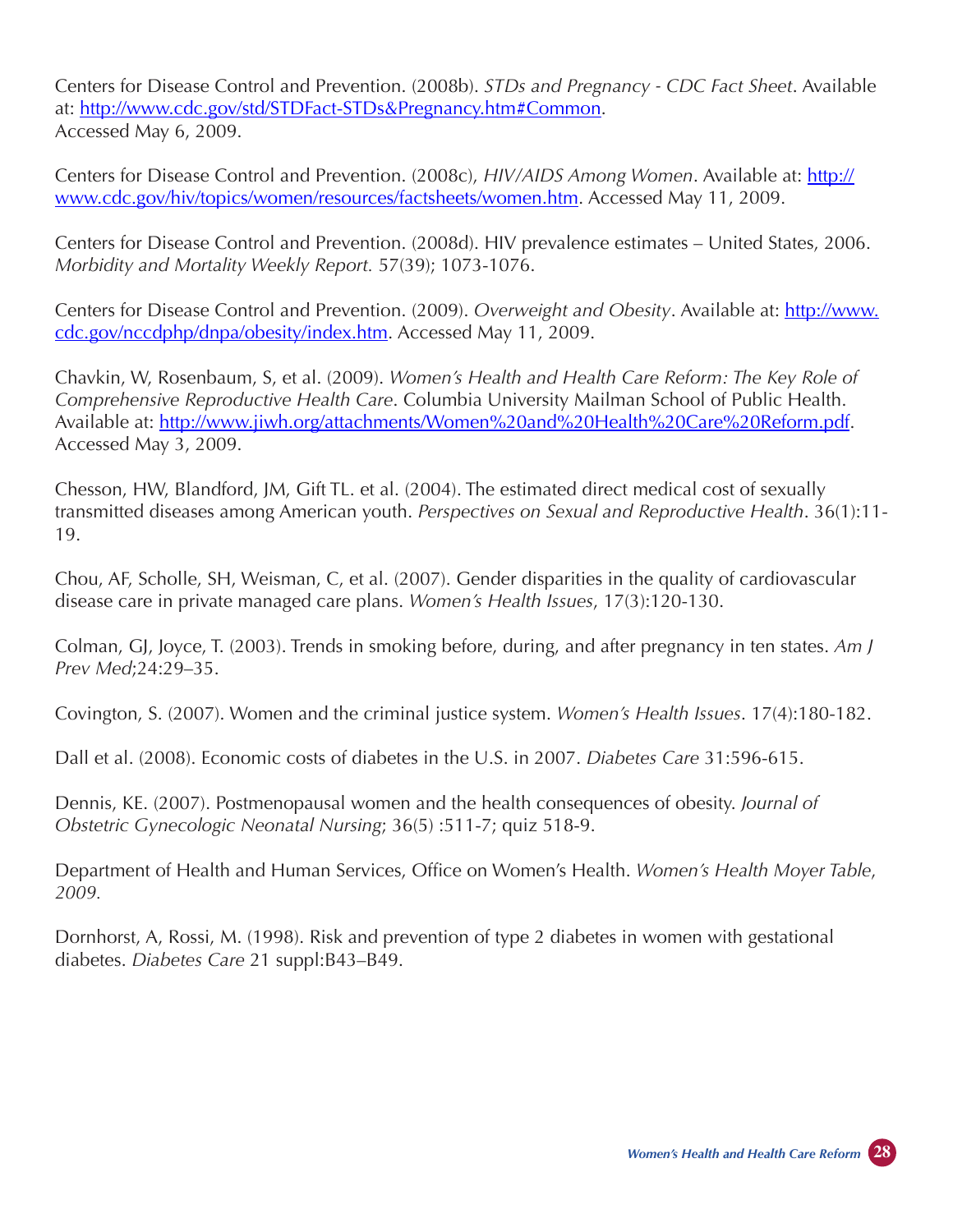Ettaro, L, TJ Songer, P. Zhang, MM Engelgau. (2004). Cost-of-illness studies in diabetes mellitus. *PharmacoEconomics;* 22(3).

Finkelstein,E, Fiebelkorn IC, Wang G. (2003). National medical spending attributable to overweight and obesity: How much and who's paying? *Health Affairs.* W3, 219-226.

Glied S, Jack K, Rachlin J. (2008). Women's health insurance coverage 1980-2005. *Women's Health Issues*; 18:7-16.

Gotlib IH, Whiffen VE, Mount JH, Milne K, Cordy NI. (1989). Prevalence rates and demographic characteristics associated with depression in pregnancy and the postpartum. *J Consult Clin Psychol* ;57:269–74.

Grosse, S., Teutsch, S., Haddix, A. (2007). Lessons from cost-effectiveness research for United States public health policy. *Ann Rev Public Health.* 28:365-391.

Gu, K, Cowie, CC, Harris, MI. (1999). Diabetes and decline in heart disease mortality in US adults. *JAMA*; 281:1291-7.

Hadley J. (2007). Insurance coverage, medical care use, and short-term health changes following an unintentional injury or the onset of a chronic condition. *JAMA*; 297(10):1073-84.

Hauenstein, E. J., Petterson, S., Merwin, E., Rovnyak, V., Heise, B., & Wagner, D. (2006). Rurality, gender, and mental health treatment. *Family & Community Health.* 29(3), 169-185.

Hogue, CJR. (2002). Toward a systematic approach to understanding—and ultimately eliminating— African-American women's health disparities. *Women's Health Issues*. 12(5): 222-237.

HSTAT: Guide to Clinical Preventive Services, 3rd Edition: Recommendations and Systematic Evidence Reviews, Guide to Community Preventive Services U.S. Preventive Services Task Force Evidence Syntheses. Interventions in Primary Care to Promote Breastfeeding: A Systematic Review. Available at: http://www.ncbi.nlm.nih.gov/books/bv.fcgi?rid=hstat3. Accessed April 22, 2009.

Insinga, R, Dasbach, E, Elbasha, E. (2005). Assessing the annual economic burden of preventing and treating anogenital Human Papillomavirus-related disease in the U.S. *Pharmacoeconomics,* 23(11):1107- 1122.

Jemal, A, Thun, M, Ries, L, Howe, H, Weir, H, Center, M, et al. (2008). Annual report to the nation on the status of cancer, 1975-2005, featuring trends in lung cancer, tobacco use, and tobacco control. *J Natl Cancer Inst*, 100:1672-1694.

Jesse, DE, Graham, M., Swanson, M. (2006). Psychosocial and spiritual factors associated with smoking and substance use during pregnancy in African American and White low-income Women. JOGNN, 35, 68-77.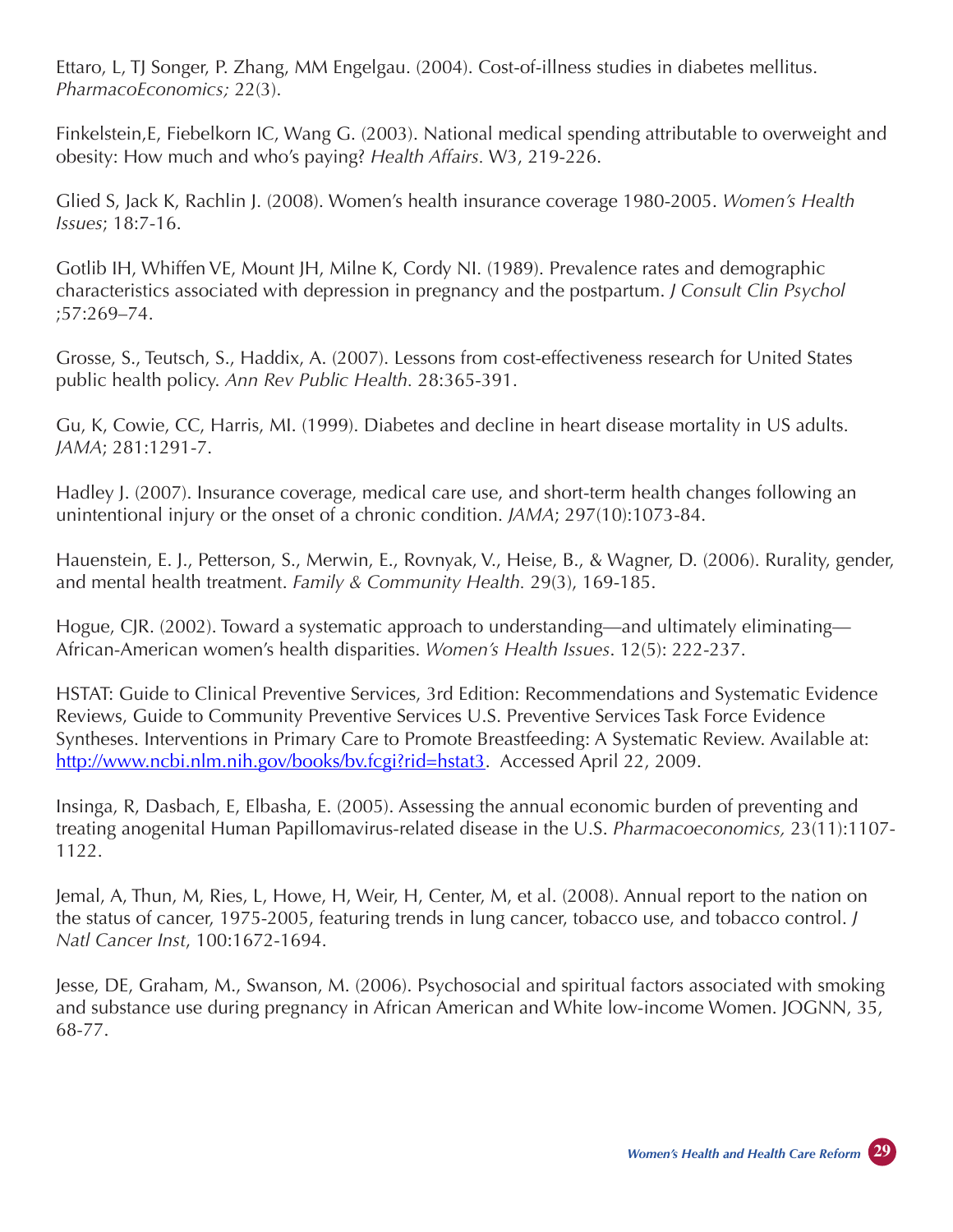Johnson, K, Atrash, H, Johnson A. (2008). Policy and financing issues for preconception care: Opportunities for today and the future. *Women's Health Issues* 18(6s).

Kaiser Family Foundation. (2005). *Women and Health Care: A National Profile*. Available at: http://www. kaiserfamilyfoundation.org/womenshealth/upload/Women-and-Health-Care-A-National-Profile-Key-Findings-from-the-Kaiser-Women-s-Health-Survey-Report-Highlights.pdf. Accessed May 1, 2009.

Kaiser Family Foundation. (2006). *Women and HIV/AIDS in the United States*. Available at: http://www. kff.org/hivaids/upload/6092-03.pdf Accessed May 1, 2009.

Kaiser Family Foundation. (2007). *Maternity Care and Consumer-Driven Health Plans*. Available at: http://www.kff.org/womenshealth/upload/7636ES.pdf. Accessed May 4, 2009.

Kaiser Family Foundation. (2008). *Women's Health Insurance Coverage Fact Sheet*. Available at: http:// www.kff.org/womenshealth/upload/6000\_07.pdf. Accessed June 1, 2009.

Kessler, RC, Berglund, P, Demler, O, Jin, R, Koretz, D, Merikangas, KR, et al. (2003). "The epidemiology of major depressive disorder: Results from the National Comorbidity Survey Replication (NCS-R). *JAMA*, 289:3095-3105.

Kessler, RC, Berglund, P, Demler, O, Jin R, Merikangas, KR, Walters, EE. (2005a). Lifetime prevalence and age-of-onset distributions of DSM-IV disorders in the National Comorbidity Survey Replication. *Arch Gen Psychiatry.* 2005; 62:593-602.

Kessler, RC, Chiu, WT, Demler, O, Walters, EE. (2005b).Prevalence, severity, and comorbidity of 12-Month DSM-IV disorders in the National Comorbidity Survey Replication. *Arch Gen Psychiatry,* 62:617-627.

Koonin, LM, MacKay, AP, Berg, CJ, Atrash, HK, Smith, JC. (1997). Pregnancy-related mortality surveillance—United States, 1987–1990. *Mor Mortal Wkly Rep CDC Surveill Summ,* 46(4):17–36.

Lipsky S, R Caetano, P Roy-Byrne. (2009). Racial and ethnic disparities in police-reported intimate partner violence and risk of hospitalization among women. *Women's Health Issues*, 19(20); 109-117.

Looker, AC, Wahner, HW, Dunn, WL, Calvo, MS, Harris, TB, Heyse, SP, et al. (1998). Updated data on proximal femur bone mineral levels of U.S. adults. *Osteoporos Int* 8: 468–89. (Level III).

March, J, Silva, S, Petrycki, S, et al. (2004). Treatment for Adolescents with Depression Study (TADS) team. Fluoxetine, cognitive-behavioral therapy, and their combination for adolescents with depression: Treatment for Adolescents with Depression Study (TADS) randomized controlled trial. *Journal of the American Medical Association*, 292(7): 807-820.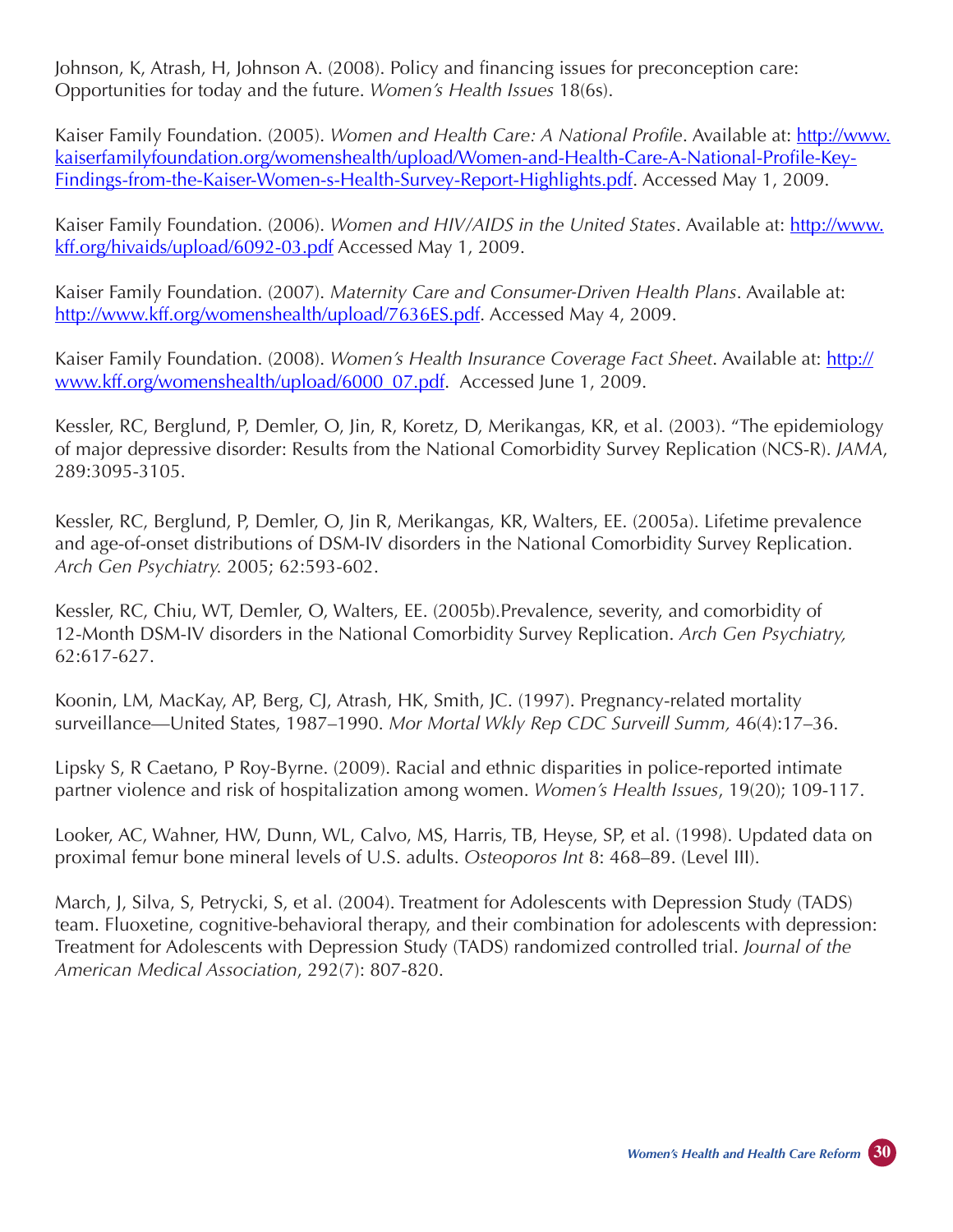Martin, JA, Hamilton , BE, Sutton , PD, Ventura, SJ, Menacker F, Munson , ML. (2003). *Births: Final Data for 2002*. *National Vital Statistics Reports, 52* , 1-114, Tables. Hyattsville, MD: National Center for Health Statistics.

McKinnon, R. (2009). *Obesity as Market Failure: Development of a Model to Estimate the Lifetime, External Costs of Obesity in the United States.* Doctoral dissertation, The George Washington University, 2009.

Melton III, LJ. (2002). *Prevalence and Burden of Illness, Report of the Surgeon General's Workshops on Osteoporosis and Born Health.* Available at: http://www.surgeongeneral.gov/topics/bonehealth/ workshop\_report/workshop\_rpt.htm#Melton. Accessed May 1, 2009.

Mannino, DM, Homa DM, Akinbami, LJ, Ford, ES, Redd, SC. (2002). Chronic obstructive pulmonary disease surveillance – United States,1997-2000. *Surveillance Summaries.* 51(SS06);1-16.

Narayan et al. (2003). Lifetime risk for diabetes mellitus in the United States. *JAMA,* 290:1884-1890.

National Center for Health Statistics. Health United States, 2007, With Chart book on Trends in the Health of Americans, Hyattsville, MD. 2009.

National Center for Health Statistics. Health United States, 2008, With Chart book on Trends in the Health of Americans, Hyattsville, MD. 2009.

National Cancer Institute. "Breast Cancer Snapshot." September 2008.

National Diabetes Clearinghouse (2008). *Diabetes Prevention Program*. NIH Publication No. 09–5099. Available at: http://diabetes.niddk.nih.gov/dm/pubs/preventionprogram/#type. Accessed May 15, 2009.

National Institute of Child Health and Human Development. (2008). *Gestational Diabetes*. Available at: http://www.nichd.nih.gov/health/topics/Gestational\_Diabetes.cfm, Accessed on May 13, 2009.

National Osteoporosis Foundation. *America's Bone Health*. 2002.

National Women's Law Center. (2009). *Nowhere to Turn: How the Individual Health Insurance Market Fails Women.*

Nayak MB, Al-Yattama M. (1999). Assault victim history as a factor in depression during pregnancy. *Obstetrics & Gynecology,* 94:204–8.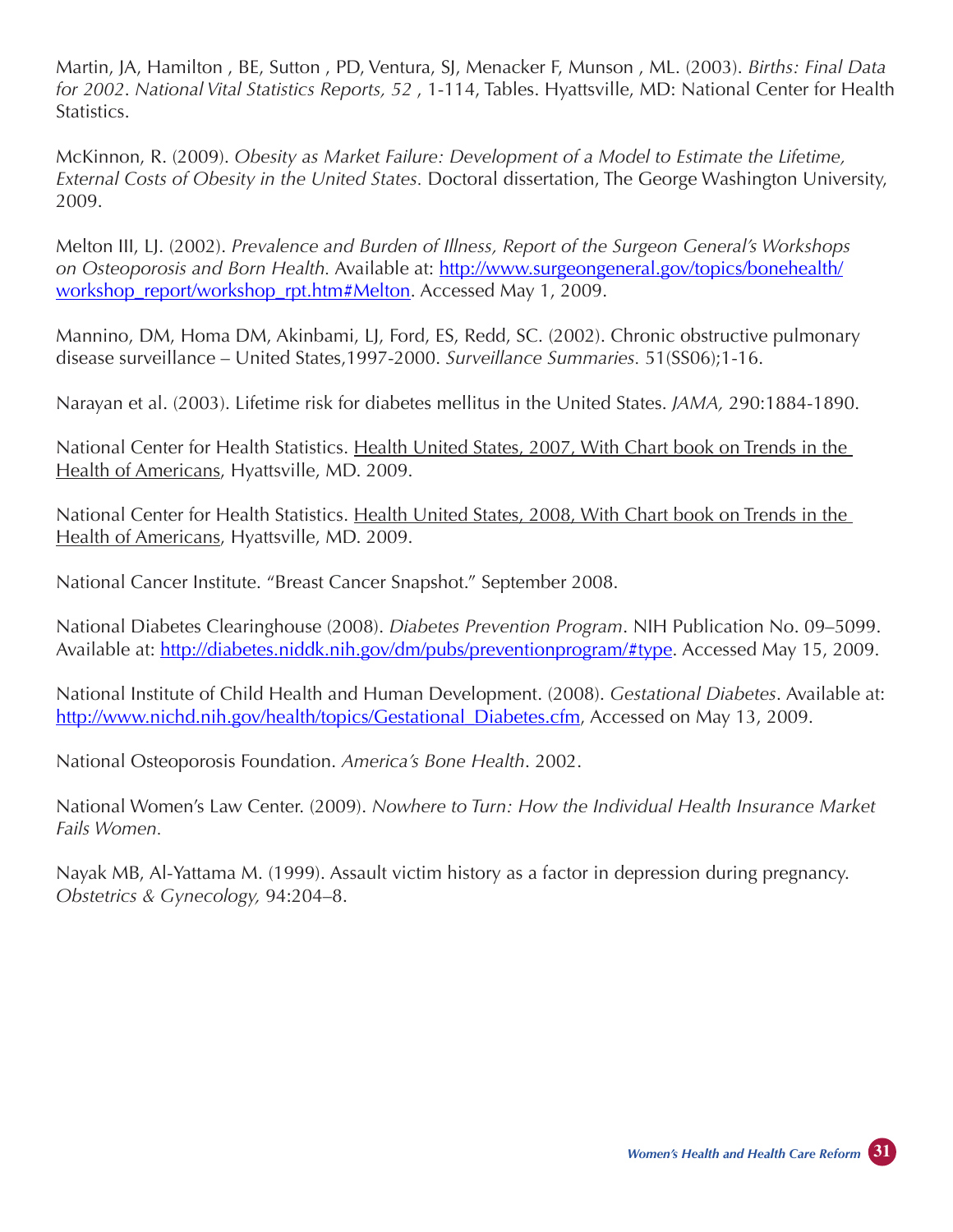Neuschler, E. (2004). *Institute for Health Policy Solutions, Policy Brief on Tax Credits for the Uninsured and Maternity Care*, prepared for the March of Dimes. Available at: http://www.marchofdimes.com/ TaxCreditsJan2004.pdf. Accessed May 5, 2009.

NHLBI. (2007). *Direct and Indirect Economic Costs of Illness by Major Diagnosis,* U.S., 2007.

NIH. *Cancer Trends Progress Report – 2007 Update*. Available at: http://progressreport.cancer.gov/doc\_ detail.asp?pid=1&did=2007&chid=76&coid=730&mid=#life.

Ogden, C, Carroll, M, Curtin, L, McDowell, M, Tabak, C, Flegal, K. (2006). Prevalence of overweight and obesity in the United States, 1999-2004. *JAMA,* 295: 1549-1555.

Patchias, EM and Waxman J. (2007). *Women and Health Coverage: The Affordability Gap*. The Commonwealth Fund and the National Women's Law Center. Available at: http://www.nwlc.org/pdf/ NWLCCommonwealthHealthInsuranceIssueBrief2007.pdf. Accessed May 3, 2009.

Robinson K. (2007). *Trends in Health Status and Health Care Use Among Older Women*. U.S. U.S. Department of Health and Human Services. Centers for Disease Control and Prevention. Aging Trends No. 7.

Rustgi, S, Doty, M, Collins, S. (2009). *Women at Risk: Why Many Women Are Forgoing Needed Health Care*. The Commonwealth Fund*.*

Salihu HM, Aliyu MH, Pierre-Louis BJ, Alexander GR. (2003). Levels of excess infant deaths attributable to maternal smoking during pregnancy in the United States. *Matern Child Health J,* 7:219–27.

Sankaranarayanan R, Budukh AM, Rajkumar R. (2001). Effective screening programmes for cervical cancer in low- and middle-income developing countries. *Bull World Health Organ* 79: 954–62.

Schwarz, E, Ray,R, Stuebe, A, et al. (2009). Duration of lactation and risk factors for maternal cardiovascular disease. *Obstetrics and Gynecology.* 113(5):974-982*.*

Sirovich, B, Welch, H. (2004). The frequency of Pap Smear screening in the United States. *J Gen Intern Med.*19:243–250.

Steben M., Duarte-Franco E. (2007). Human Papillomavirus infection: Epidemiology and pathophysiology. *Gynecologic Oncology.* 107:S2–S5.

Sturm R. (2002). The effects of obesity, smoking, and drinking on medical problems and costs. *Health Affairs*. Mar-Apr; 21(2):245-53.

Surgeon General's Report. (2004). The Health Consequences of Smoking.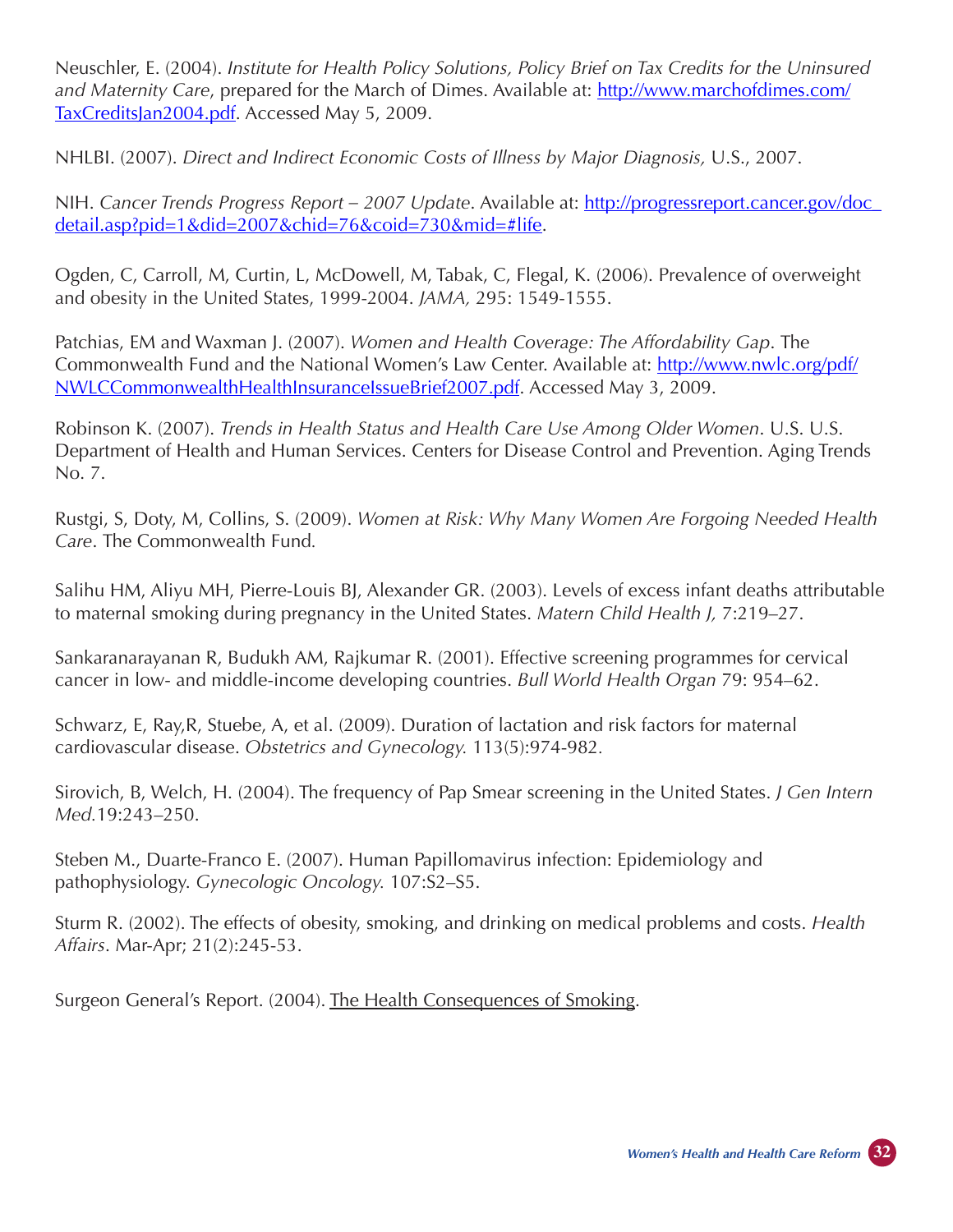Thorpe K, Florence C, Howard D, Joski P. (2004). The impact of obesity on rising medical spending. *Health Affairs.* Jul-Dec; Suppl W4-480-6.

U.S. Cancer Statistics Working Group. (2009). *United States Cancer Statistics: 1999–2005 Incidence and Mortality Web-based Report*. Atlanta: U.S. Department of Health and Human Services, Centers for Disease Control and Prevention and National Cancer Institute.

U.S. Census Bureau. (2007). *Annual Estimates of Population by Sex, Age and Hispanic Origin for the United States*: April 1, 2000 to July 1, 2007 (NC-EST2007-04). Accessed on line, June 2nd. Available at: http://www.census.gov/popest/national/asrh/NC-EST2007-asrh.html.

U.S. Department of Health and Human Services, (2001). *Women and Smoking: A Report of the Surgeon General*, U.S. Department of Health and Human Services, Public Health Service, CDC, National Center for Chronic Disease Prevention and Health Promotion, Office on Smoking and Health.

U.S. Department of Health and Human Services, Office for Women's Health. (2009). *The Healthy Woman*: *A Complete Guide for All Ages*. Washington DC.

U.S. Department of Health and Human Services. (HHS). (undated). *Achieving a Heart-Healthy and Stroke-Free Nation: The Burden of Heart Disease and Stroke in the United States*. Available at: http:// www.healthierus.gov/STEPS/summit/prevportfolio/strategies/reducing/heart/burden.htm.

U.S. Department of Health and Human Services and U.S. Department of Agriculture. (2005). *Dietary Guidelines for Americans, 2005*. 6th Edition, Washington, DC: U.S. Government Printing Office, January.

U.S. Department of Health and Human Services, Health Resources and Services Administration, *Women's Health USA 2007*, Rockville Maryland: US Department of Health and Human Services.

U.S. Department of Health and Human Services, Office on Women's Health. (HHS). (undated). *General Screenings and Immunizations for Women*. Available: http://www.womenshealth.gov/screeningcharts/ general/general.pdf. Accessed May 1, 2009.

U.S. Department of Health and Human Services (HHS). (2009). *Summary Health Statistics for U.S. Adults: National Health Interview Survey*. Vital and Health Statistics series 10(235).

U.S. Department of Labor, Bureau of Statistics. (2009). *Consumer Price Index - All urban consumers (CPI-U), US city average (all items, 1982-84=100)*. Available at: at ftp://ftp.bls.gov/pub/special.requests/ cpi/cpiai.txt. Accessed June 5, 2009.

U.S. Preventive Services Task Force. The Guide to Clinical Preventative Services (2008), Available at: http://www.ahrq.gov/clinic/pocketgd08/pocketgd08.pdf. Accessed May 1, 2009.